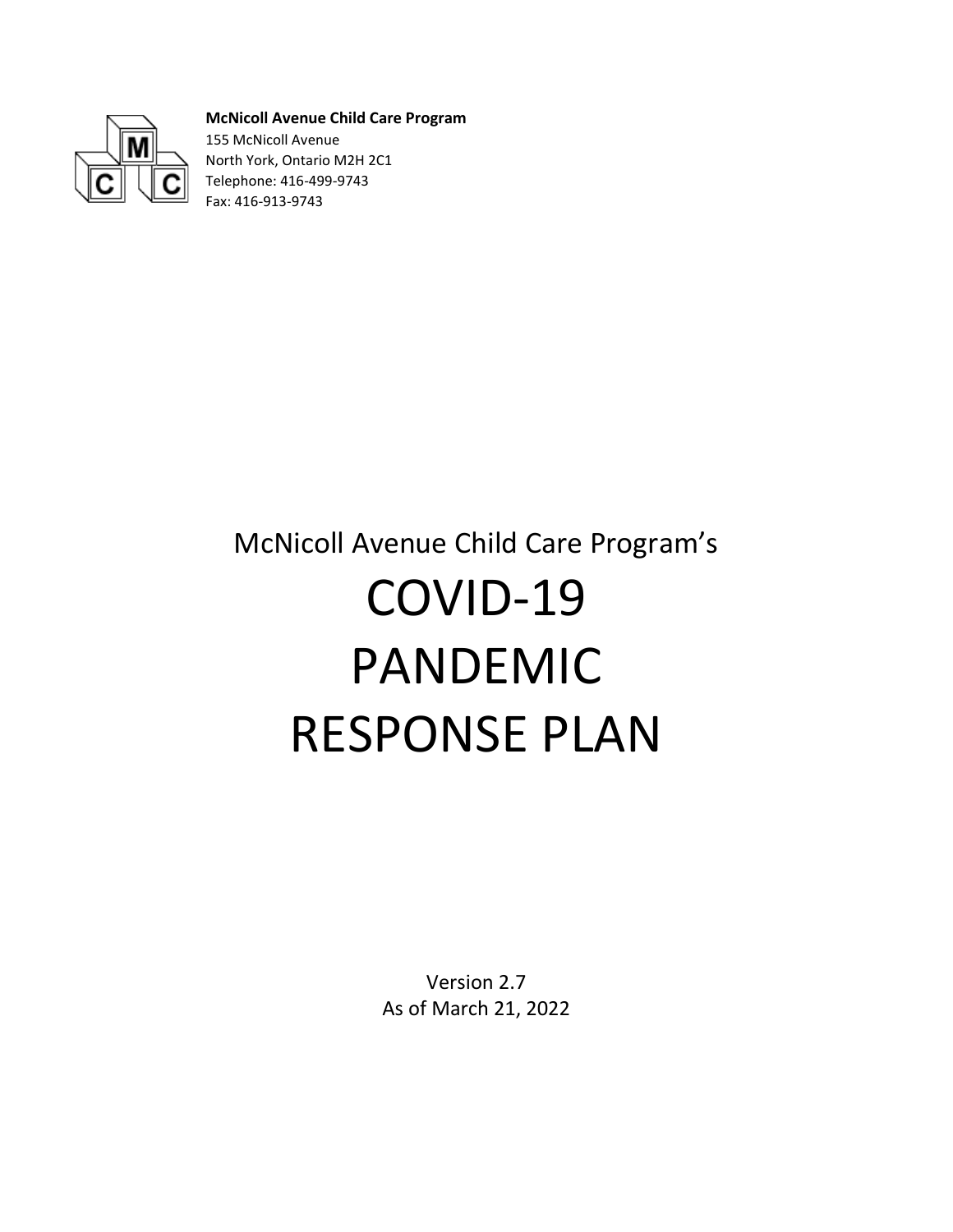# **McNicoll Avenue Child Care Program**

**COVID-19 PANDEMIC RESPONSE PLAN** 

**Contents**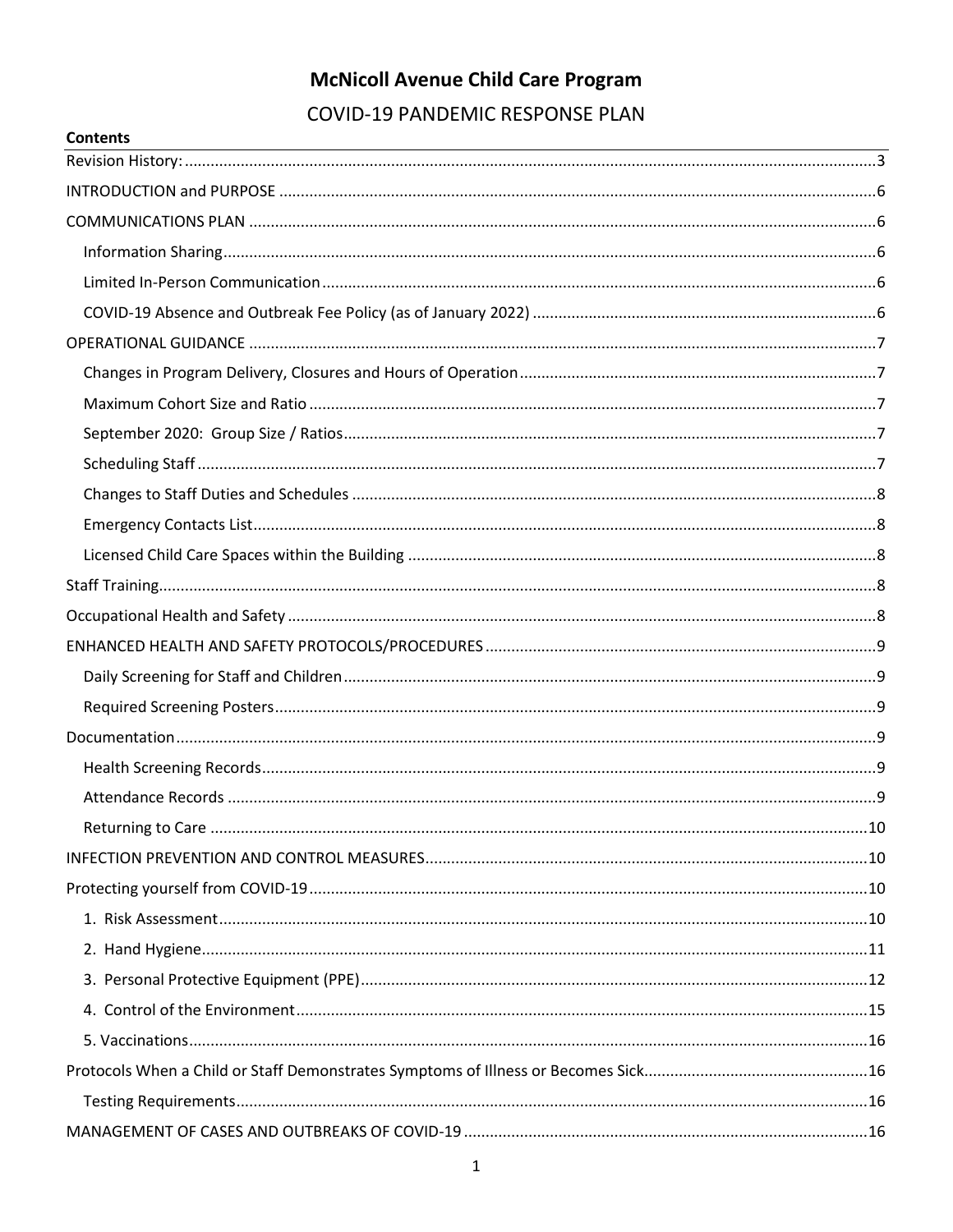<span id="page-2-0"></span>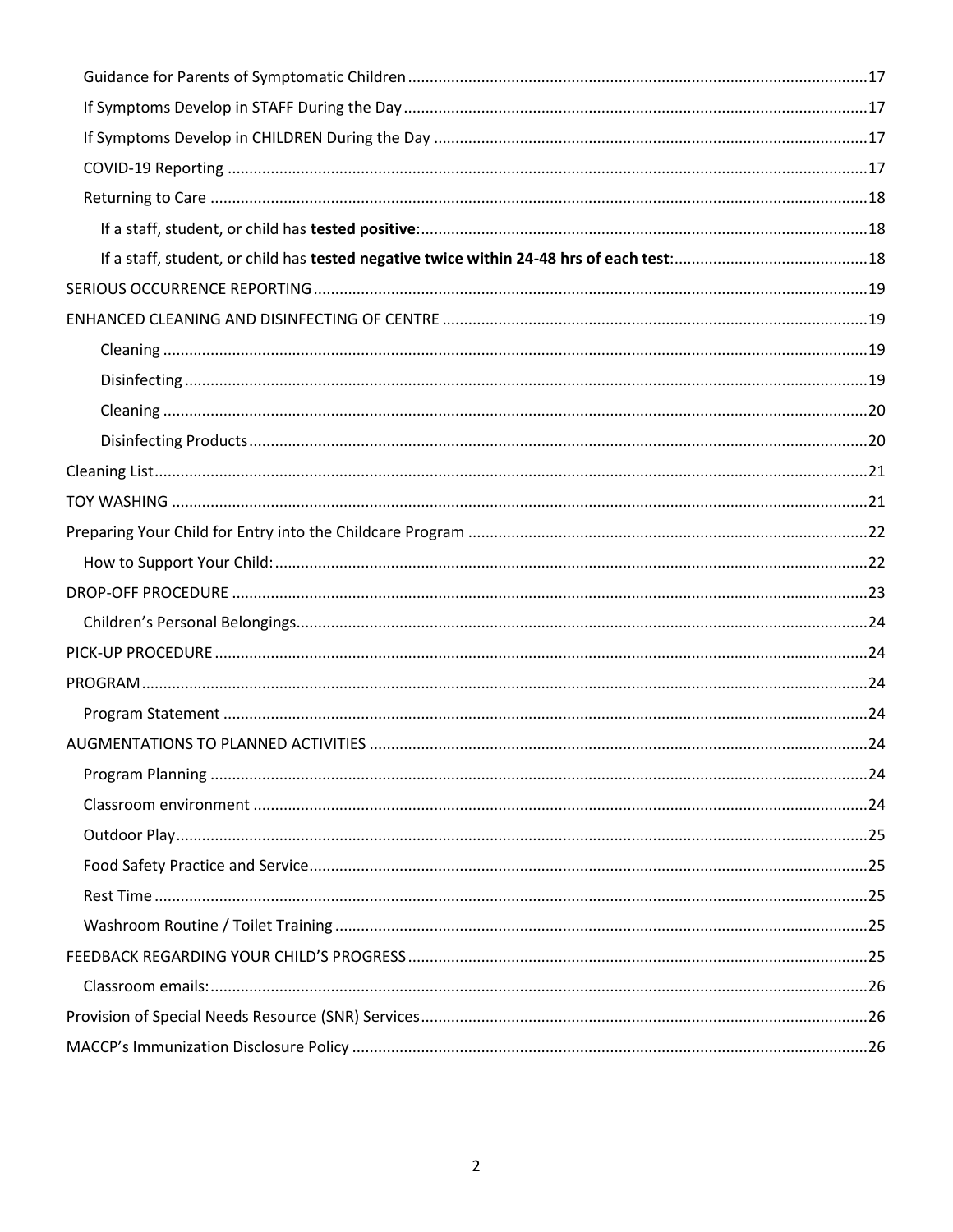# **Revision History:**

| <b>Revision</b> | <b>Date</b>       | <b>Description</b>                                                                                                                                                                      |  |
|-----------------|-------------------|-----------------------------------------------------------------------------------------------------------------------------------------------------------------------------------------|--|
| 1.0             | August 7, 2020    | Updated - "clusters" of suspected cases is now 2 or more with symptoms within 48 hours (pg. 18) + added "what to do" to                                                                 |  |
|                 |                   | share with parents of children excluded from care (pg. 20)                                                                                                                              |  |
| 1.1             | August 27, 2020   | Added Ministry's Operational Guidance revisions - August 2020 - Version 3:                                                                                                              |  |
|                 |                   | Revised cohorts to maximum group size<br>1.                                                                                                                                             |  |
|                 |                   | 2.<br>ECE students now allowed & must review Health and Safety protocols<br>3.<br>Revisions to mask use: all adults always required to wear medical masks and eye protection indoors    |  |
|                 |                   | 4.<br>Updated guidance around when an individual does not pass screening (does not need to be reported to TPH)                                                                          |  |
|                 |                   | 5.<br>Revisions to SO reporting                                                                                                                                                         |  |
|                 |                   | 6.<br>Revisions to parent fees $-14$ days notice to accept a space or withdraw                                                                                                          |  |
|                 |                   | 7.<br>Staff training clarified to be at least once                                                                                                                                      |  |
|                 |                   | 8.<br>Revised guidance to remove the use of receiving blankets while holding infants and toddlers                                                                                       |  |
| 1.2             | August 28, 2020   | Revised Serious Occurrence to reflect once again to report a S.O. for a suspected case of COVID for individuals exhibiting 1 or                                                         |  |
|                 |                   | more symptoms (no longer 2 or more symptoms)                                                                                                                                            |  |
| 1.3             | August 29, 2020   | Inserted updates from Public Health Guidance document revised Aug. 28, 2020, to include:                                                                                                |  |
|                 |                   | Individuals demonstrating symptoms of illness should be referred for COVID testing<br>1.                                                                                                |  |
|                 |                   | 2.<br>Attendance reporting must indicate when a staff or student is absent - staff now required once again to sign on                                                                   |  |
|                 |                   | the attendance log located at the screening table and indicate what room they are working in / or screener role                                                                         |  |
|                 |                   | 3.<br>Practice physical distancing as best as possible with larger group sizes<br>4.                                                                                                    |  |
|                 |                   | Insert policies & procedures that addresses the handling of food sent from home (Infants) – food packed to<br>require as little handling by staff as possible.                          |  |
|                 |                   | 5.<br>Launder blankets/sheets weekly and when soiled. Blankets/sheets must be assigned to an individual child,                                                                          |  |
|                 |                   | stored separately to prevent accidental sharing and in a manner that prevents contamination.                                                                                            |  |
|                 |                   | 6.<br>Shared outdoor spaces may be used if physical distancing is always maintained between groups                                                                                      |  |
|                 |                   | All adults always required to wear a surgical (medical) mask and eye protection (face shield) while inside. Use of<br>7.                                                                |  |
|                 |                   | masks and eye protection not required for staff outdoors if physical distancing can be maintained.                                                                                      |  |
|                 |                   | 8.<br>Revision to once again inform parents of children who were exposed to an ill child and advise them to monitor                                                                     |  |
|                 |                   | their child for symptoms.                                                                                                                                                               |  |
|                 |                   | 9.<br>Revised Public Health outbreak guidelines to include 1 symptomatic lab confirmed case of COVID = confirmed                                                                        |  |
|                 |                   | COVID outbreak + reporting to TPH for probable cases of COVID                                                                                                                           |  |
| 1.4             | October 27, 2020  | Revisions added to include:                                                                                                                                                             |  |
|                 |                   | Updated MOH COVID-19 reference document or COVID symptoms (Version 7)                                                                                                                   |  |
|                 |                   | Removed requirement for staff to cohort for 7 days at a time (TPH)<br>Updated with TPH checklist questions for children vs staff                                                        |  |
|                 |                   | Updated hours of operation                                                                                                                                                              |  |
|                 |                   | Added Appendices' Section with sample revised forms                                                                                                                                     |  |
| 1.5             | November 12, 2020 | Updated revisions based on Version 4 of Ontario's Operational Guidance Document:                                                                                                        |  |
|                 |                   | $\bullet$<br>emphasis on interactions with multiple groups be avoided as much as possible                                                                                               |  |
|                 |                   | update on expectations to apply for a VSC if one cannot be obtained in a reasonable amount of time<br>$\bullet$                                                                         |  |
|                 |                   | add requirements on the use of PPE to these policies + info on record keeping & communication plans<br>$\bullet$                                                                        |  |
|                 |                   | revisions around cleaning spaces and equipment to align with practices in schools: including frequency and timing of<br>٠                                                               |  |
|                 |                   | cleaning and disinfection areas to clean and /or disinfect, choice of cleaning products, child safety, staffing, signage,                                                               |  |
|                 |                   | and PPE used when cleaning                                                                                                                                                              |  |
|                 |                   | keep an inventory of items that have been removed & are in storage (rugs, fabric toys etc.)<br>٠                                                                                        |  |
|                 |                   | keep a cleaning log<br>$\bullet$                                                                                                                                                        |  |
|                 |                   | clarifications on mask/eye protection requirements for adults/children + how to properly wear these<br>٠                                                                                |  |
|                 |                   | revised guidance on screening practices to encourage the use of the provincial screening tool and to remove the<br>$\bullet$                                                            |  |
|                 |                   | requirement to maintain records of daily screening<br>revised guidance on protocols for symptomatic, testing and reporting advice + how to treat siblings of a symptomatic<br>$\bullet$ |  |
|                 |                   | individual                                                                                                                                                                              |  |
|                 |                   | revised guidance on SO reporting (remove SO's for suspected cases)<br>٠                                                                                                                 |  |
|                 |                   | revised definition of an outbreak (=2 or more lab confirmed COVID cases in children, staff)<br>٠                                                                                        |  |
|                 |                   | additional guidance on use of hand sanitizer (60-90%) at entrances and exits & not within reach of children<br>٠                                                                        |  |
|                 |                   | revised guidance to remove the requirement to clean and disinfect outdoor play structures between each group and<br>٠                                                                   |  |
|                 |                   | focus on hand hygiene                                                                                                                                                                   |  |
|                 |                   | revised guidance on the inclusion of Special Needs Resource staff on site if necessary<br>٠                                                                                             |  |
| 1.6             | December 16, 2020 | Updated revisions to screening checklist from TPH as of Dec. 7, 2020, to include:                                                                                                       |  |
|                 |                   | The main changes to screening include:                                                                                                                                                  |  |
|                 |                   | Removal of the 24-hour period for symptom resolution<br>$\bullet$                                                                                                                       |  |
|                 |                   | Exclusion based on only one new or worsening symptom<br>٠                                                                                                                               |  |
|                 |                   | Addition of exclusion now for siblings and other children in the same household<br>$\bullet$                                                                                            |  |
|                 |                   | Inserted new screening forms and returning to childcare forms (see Appendices)<br>$\bullet$                                                                                             |  |
|                 |                   |                                                                                                                                                                                         |  |
| 1.7             | February 17, 2021 | Updated revisions as per Ministry guidelines indicated on Feb. 12, 2021, Memo to include Highlighted in yellow                                                                          |  |
|                 |                   | Wear both shields/goggles and mask at all times except when eating or when outdoors when physical distancing<br>٠<br>cannot be maintained                                               |  |
|                 |                   | Preschoolers will now be encouraged to wear masks inside and outdoors when distancing is not possible<br>$\bullet$                                                                      |  |
|                 |                   |                                                                                                                                                                                         |  |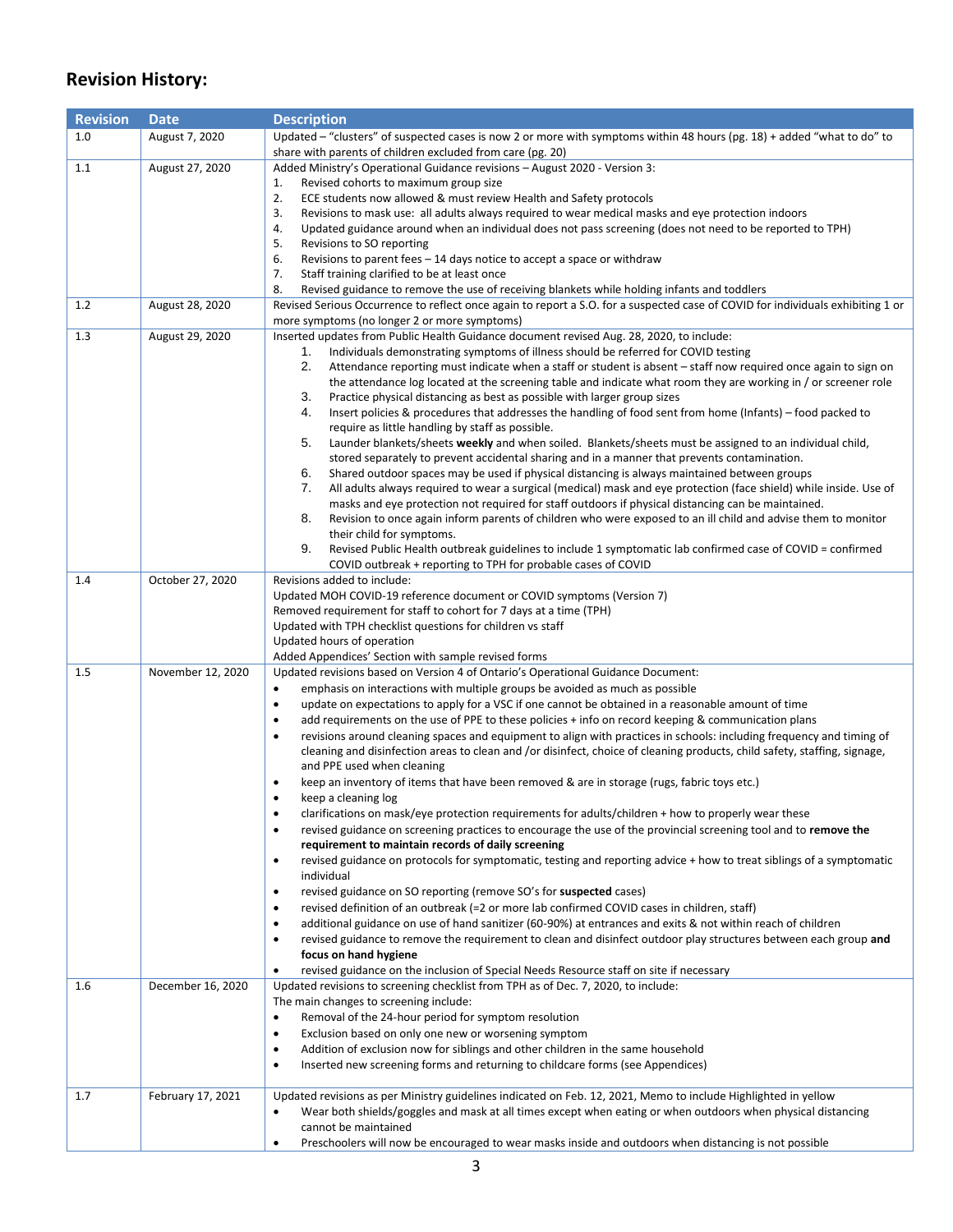|     |                                     | Updated checklists, postings (see appendices) (as of February 2021)<br>$\bullet$                                                                                                                                                          |  |  |
|-----|-------------------------------------|-------------------------------------------------------------------------------------------------------------------------------------------------------------------------------------------------------------------------------------------|--|--|
| 1.8 | March 11, 2021                      | Updated revisions as per Ministry guidelines indicated on March 11, 2021, and TPH Checklists dated February 23, 2021.<br>Highlighted in yellow                                                                                            |  |  |
|     |                                     | Medical masks are mandatory for all children grades 1 and up, and strongly encouraged for children younger than<br>$\bullet$<br>grade 1                                                                                                   |  |  |
|     |                                     | Updated guidance on face coverings outdoors (to reflect new mask recommendation for children over 2)<br>$\bullet$                                                                                                                         |  |  |
|     |                                     | Additional guidance around screening practices to emphasize single symptom exclusion<br>$\bullet$                                                                                                                                         |  |  |
|     |                                     | Household contacts of symptomatic individuals or individuals awaiting test results must not attend childcare<br>$\bullet$                                                                                                                 |  |  |
|     |                                     | Guidance around confirmation of self-screening<br>$\bullet$                                                                                                                                                                               |  |  |
|     |                                     | Additional guidance around isolation practices: due to variants of concern, asymptomatic household contacts of<br>$\bullet$<br>symptomatic individuals are required to quarantine                                                         |  |  |
|     |                                     | Revised guidance on staff training of COVID health and safety measures<br>$\bullet$                                                                                                                                                       |  |  |
|     |                                     | Additional guidance around the use of gymnasiums for physical activity<br>$\bullet$                                                                                                                                                       |  |  |
| 1.9 | March 22, 2021                      | Updated revisions as per TPH guidelines as of Mar. 22, 2021. Highlighted in yellow                                                                                                                                                        |  |  |
|     |                                     | Addition of "COVID-19 Absence and Outbreak Fee Policy - v 1.0"<br>$\bullet$                                                                                                                                                               |  |  |
|     |                                     | Additional guidance for all cases of positive COVID-19 cases at the childcare centre (staff, students, children) (from Feb<br>$\bullet$                                                                                                   |  |  |
|     |                                     | 12, 2021, TPH COVID-19 Guidance document)<br>Added guidance re: how to self isolate and how to care for self-isolating or COVID-19 positive child (TPH website as of<br>$\bullet$                                                         |  |  |
|     |                                     | March 22, 2021)                                                                                                                                                                                                                           |  |  |
| 2.0 | May 3, 2021,                        | Replaced Decision Tool for Child / Staff/Visitor - now dated March 22, 2021<br>$\bullet$<br>Added guidance regarding reporting positive cases to TPH and filing serious occurrences<br>$\bullet$                                          |  |  |
|     |                                     | Added checklist for reporting<br>$\bullet$                                                                                                                                                                                                |  |  |
|     |                                     | Added TPH's updated Return to Childcare Confirmation form (updated March 29, 2021)<br>$\bullet$                                                                                                                                           |  |  |
|     |                                     | Removed references to McNicoll's Parent and Child Medical Clearance form as it is redundant<br>$\bullet$                                                                                                                                  |  |  |
|     |                                     | Added clarity around when TPH must close a classroom vs. a whole site<br>$\bullet$                                                                                                                                                        |  |  |
|     |                                     | Added vaccination recommendation<br>$\bullet$                                                                                                                                                                                             |  |  |
| 2.1 | June 25, 2021                       | Updated COVID Staff Screening Questionnaire Checklist (now includes new or worsening pink eye or headache) dated<br>$\bullet$<br>June 21, 2021                                                                                            |  |  |
|     |                                     | Updated COVID Child Screening Questionnaire Checklist dated June 18, 2021<br>$\bullet$                                                                                                                                                    |  |  |
|     |                                     | Removed requirement to do COVID-19 online self-assessment for staff exhibiting symptoms<br>$\bullet$                                                                                                                                      |  |  |
|     |                                     | Revised guidance for symptoms after receiving COVID-19 vaccination<br>$\bullet$                                                                                                                                                           |  |  |
|     |                                     | Removed screening-related text and replaced it with screening checklists and flow chart<br>$\bullet$                                                                                                                                      |  |  |
| 2.2 | July 5, 2021                        | Simplified language around food service/handling<br>$\bullet$<br>$\bullet$                                                                                                                                                                |  |  |
|     | July 28, 2021                       | Updated TPH Attestation Return to School form – revised as of July 5, 2021<br>Updated TPH Staff/Visitor Screening Checklist – updated July 28, 2021<br>$\bullet$                                                                          |  |  |
|     | August 12, 2021                     | Updated TPH Child Screening Checklist - updated Aug. 3, 2021<br>$\bullet$                                                                                                                                                                 |  |  |
| 2.3 | September 3, 2021                   | Include reference to vaccine disclosure policy<br>$\bullet$                                                                                                                                                                               |  |  |
|     |                                     | Updated TPH child screening checklist – updated Sept 1, 2021, with shortened list of symptoms<br>$\bullet$                                                                                                                                |  |  |
|     |                                     | Updated TPH staff screening checklist - updated Sept 2, 2021, with shortened list of symptoms<br>$\bullet$                                                                                                                                |  |  |
|     |                                     | Removed outdated Decision Guide Tools for Screening and Directing Cohorts to Self-Isolate<br>$\bullet$                                                                                                                                    |  |  |
|     |                                     | Staff will continue to screen children at this time and escort children to their classrooms<br>$\bullet$<br>Underscoring need to follow up with ALL unplanned/unexplained child and staff absences – must have comprehensive<br>$\bullet$ |  |  |
|     |                                     | absence reporting in all cases                                                                                                                                                                                                            |  |  |
|     |                                     | Cohort list must be made available to TPH for contacting tracing<br>٠                                                                                                                                                                     |  |  |
|     |                                     | Staff should still remain with one cohort consistently and NOT move from room to room as much as possible; physical<br>$\bullet$                                                                                                          |  |  |
|     |                                     | distancing should take place if a different staff is required to supervise a cohort                                                                                                                                                       |  |  |
|     |                                     | Masks are required for staff outdoors where physical distancing cannot be maintained<br>٠<br>Masks and face shield/goggles are still required for staff indoors except while eating or in a private area alone<br>$\bullet$               |  |  |
|     |                                     | Revised guidance around masking for children ages two and older<br>$\bullet$                                                                                                                                                              |  |  |
|     |                                     | Family-style meals are permitted provided proper food handling procedures are followed<br>$\bullet$                                                                                                                                       |  |  |
|     |                                     | Staff can only remove their masks to eat and then must immediately put their mask back on<br>$\bullet$                                                                                                                                    |  |  |
|     |                                     | Hand hygiene must be performed before and after using outdoor play structures<br>$\bullet$                                                                                                                                                |  |  |
|     |                                     | Singing is permitted indoors if staff masking, and physical distancing is followed<br>٠<br>Isolation and exclusion procedures to be followed in accordance with screening checklist/flow chart                                            |  |  |
|     |                                     | ٠<br>Revised hours of operation (now 7:45-5:45)<br>$\bullet$                                                                                                                                                                              |  |  |
| 2.4 |                                     |                                                                                                                                                                                                                                           |  |  |
|     | October 13, 2021                    | Revised guidance re: vaccination status and cohort dismissal<br>$\bullet$                                                                                                                                                                 |  |  |
|     |                                     | Defined "fully-vaccinated" in accordance with TPH<br>$\bullet$                                                                                                                                                                            |  |  |
|     |                                     | Removed references to the Medical Clearance Form<br>$\bullet$                                                                                                                                                                             |  |  |
| 2.5 | January 5, 2022<br>January 12, 2022 | Removed portions to streamline this document<br>$\bullet$<br>Removed appendices as screening tools are changing too often<br>$\bullet$                                                                                                    |  |  |
| 2.6 | February 14, 2022                   | Updated this document regarding Feb 14 <sup>th</sup> memo from Boafoa Kwamena Director of Child Care Quality Assurance and<br>$\bullet$                                                                                                   |  |  |
|     |                                     | Licensing which includes changes in:                                                                                                                                                                                                      |  |  |
|     |                                     | - Reporting COVID: now there is an end to routine notification of confirmed cases to families in schools and childcare                                                                                                                    |  |  |
|     |                                     | settings<br>- Suspension of public reporting of COVID cases in childcare                                                                                                                                                                  |  |  |
|     |                                     | Removed from this policy:<br>$\bullet$                                                                                                                                                                                                    |  |  |
|     |                                     | - an explanation of how confirmed or suspected cases of COVID are reported and how confirmed cases or an outbreak<br>of COVID would be communicated to parents & to notify parents of any ongoing changes to these policies               |  |  |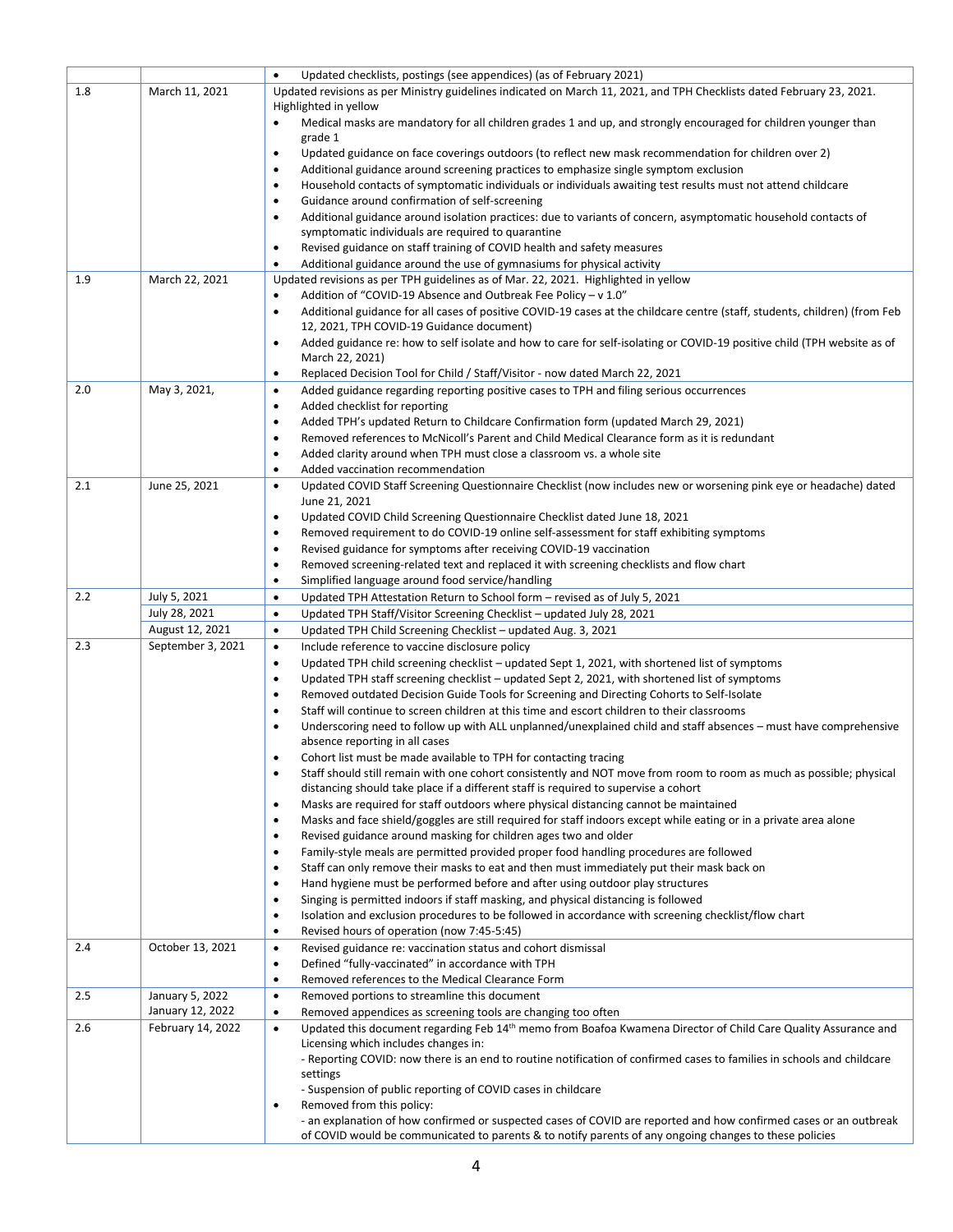|     |                | Still required to report:<br>$\bullet$<br>- Program closures related to COVID where they result in an "unplanned disruption of service" & only closures<br>impacting the <b>entire</b> centre (not just one room)<br>- Serious Occurrence reporting still required if we close voluntarily or when TPH has ordered the closure<br>Add Immunization Disclosure Policy to this document<br>$\bullet$<br>Update staff option to use non-fitted N95 masks<br>$\bullet$<br>Update changes to monitoring and responding to reports of COVID symptoms and to change to reporting and Serious<br>$\bullet$<br>Occurrence reporting to use the provincial screening tool and the Interim Guidance for Schools and Child Care Omicron<br>Surge document for symptom screening, monitoring, and isolation procedures<br>Update on conditions for permitted physical activities<br>$\bullet$<br>Change to space set up and physical distancing on conditions for permitting singing indoors<br>٠ |
|-----|----------------|--------------------------------------------------------------------------------------------------------------------------------------------------------------------------------------------------------------------------------------------------------------------------------------------------------------------------------------------------------------------------------------------------------------------------------------------------------------------------------------------------------------------------------------------------------------------------------------------------------------------------------------------------------------------------------------------------------------------------------------------------------------------------------------------------------------------------------------------------------------------------------------------------------------------------------------------------------------------------------------|
| 2.7 | March 14, 2022 | Re: Memo from Holly Moran on Lifting of Health and Safety Measures in Child Care<br>As of March 14 <sup>th</sup> :<br>Revoked COVID immunization policy – kept but italicized portions that are revoked – Board to decide on<br>remainder of policy<br>As of March $21^{st}$ :<br>No more masks or eye protection required for staff and students (unless returning from international travel for<br>14 days are to wear a mask at school).<br>No more cohorts or distancing both indoors and outdoors<br>No more on-site screening but staff and families are required to continue to self-screen at home.                                                                                                                                                                                                                                                                                                                                                                          |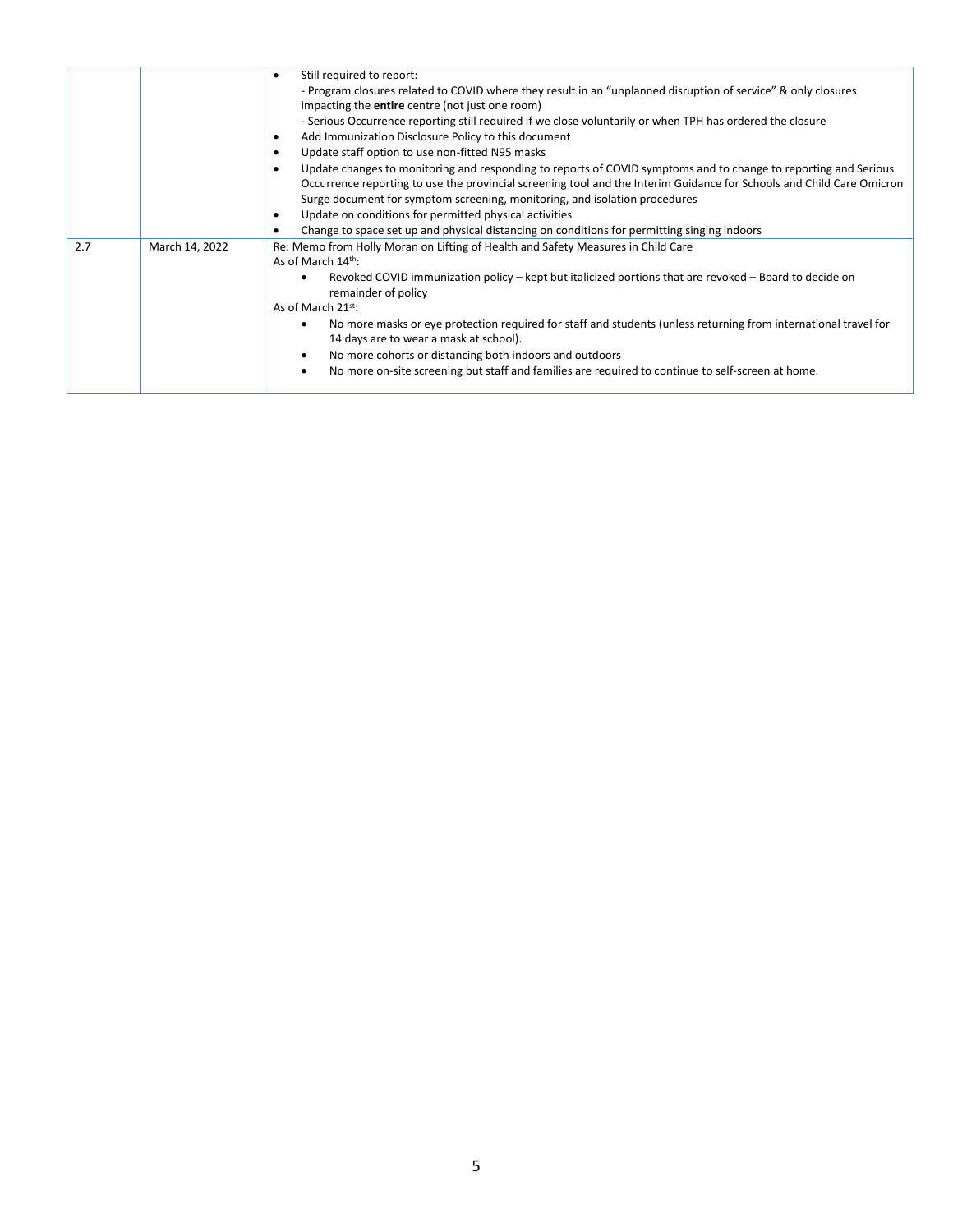## <span id="page-6-0"></span>**INTRODUCTION and PURPOSE**

This document was created in response to the COVID-19 Pandemic. Part of the requirements to re-open McNicoll Avenue Child Care Program after emergency closures were ordered in Ontario on March 13, 2020, was to establish a pandemic response plan. This Covid-19 Pandemic Response Plan and Operational Practice is written in accordance with the Toronto Public Health Guidance for Child Care Centres and the Ministry of Education's Operational Guidance During COVID-19 Outbreak/childcare Re-Opening documents. These documents are revised when required to ensure protocols are up to date and our practices and protocols will follow current Toronto Public Health Guidance.

The purpose of this document is to keep all persons entering the facility safe and to outline all required procedures to be strictly implemented and adhered to daily. This document also outlines what to do in the event of exposure to COVID-19 by a child, parent, or staff member at the site.

We are closely monitoring COVID-19 and base our response and actions on recommendations of regulating bodies. While **i**nfection **p**revention **a**nd **c**ontrol (IPAC) has always been an integral part of our childcare culture, we have adapted and enhanced our policies and procedures in response to COVID-19, to mitigate risk and ensure the health and safety of all. This document will be regularly reviewed to ensure protocols are up to date and the current document posted on our website. Parents will be notified of changes.

All childcare employees and parents of children registered at McNicoll Avenue Child Care Program will be required to read and sign off on the policies and procedures in this document prior to enrolling in this Centre.

## <span id="page-6-1"></span>**COMMUNICATIONS PLAN**

#### <span id="page-6-2"></span>Information Sharing

The Centre agrees that communication with families regarding the enhancement of health and safety measures facilitate transparency of expectations. New policies and procedures will be shared with families, for their information and to ensure they are aware of these expectations, including keeping children home when they are sick to help keep all children and staff safe and healthy.

Parents will initially receive a copy of the Centre Covid-19/Pandemic Response Plan which includes the policies and procedures regarding health and safety protocols to Covid-19 and are required to attest that they have read and agree to abide by our Pandemic Response Plan. This document is revised when updates are received, and the current Pandemic Response Plan is posted on our website.

## <span id="page-6-3"></span>Limited In-Person Communication

Prior to April 4, 2022 the Centre sent weekly updates documenting activities and learning that happened in the program. Parents received written daily reports via email for Infant and Toddler children until restrictions were lifted. Parents of Preschool children were verbally informed daily at pick up time as to how their child ate and slept.

As of April 4, 2022 measures were lifted to allow parents to enter the premises. At this time, we ask that only 1 parent per child enters the building and they are asked to wear a mask when inside the centre.

# <span id="page-6-4"></span>COVID-19 Absence and Outbreak Fee Policy (as of January 2022)

If a child's MACCP room or the entire centre is closed due to COVID as determined by TPH or by decision of the Board of Directors, fees will be credited toward future payments for up to 10 days. Fees will only be credited for the days of the closure that the child would have otherwise been attending. If an enrolled child develops symptoms of COVID-19 during closure period and must remain isolated beyond the MACCP room or centre closure, fees will be credited toward future payments for up to an additional 3 days beyond the credit for the closure.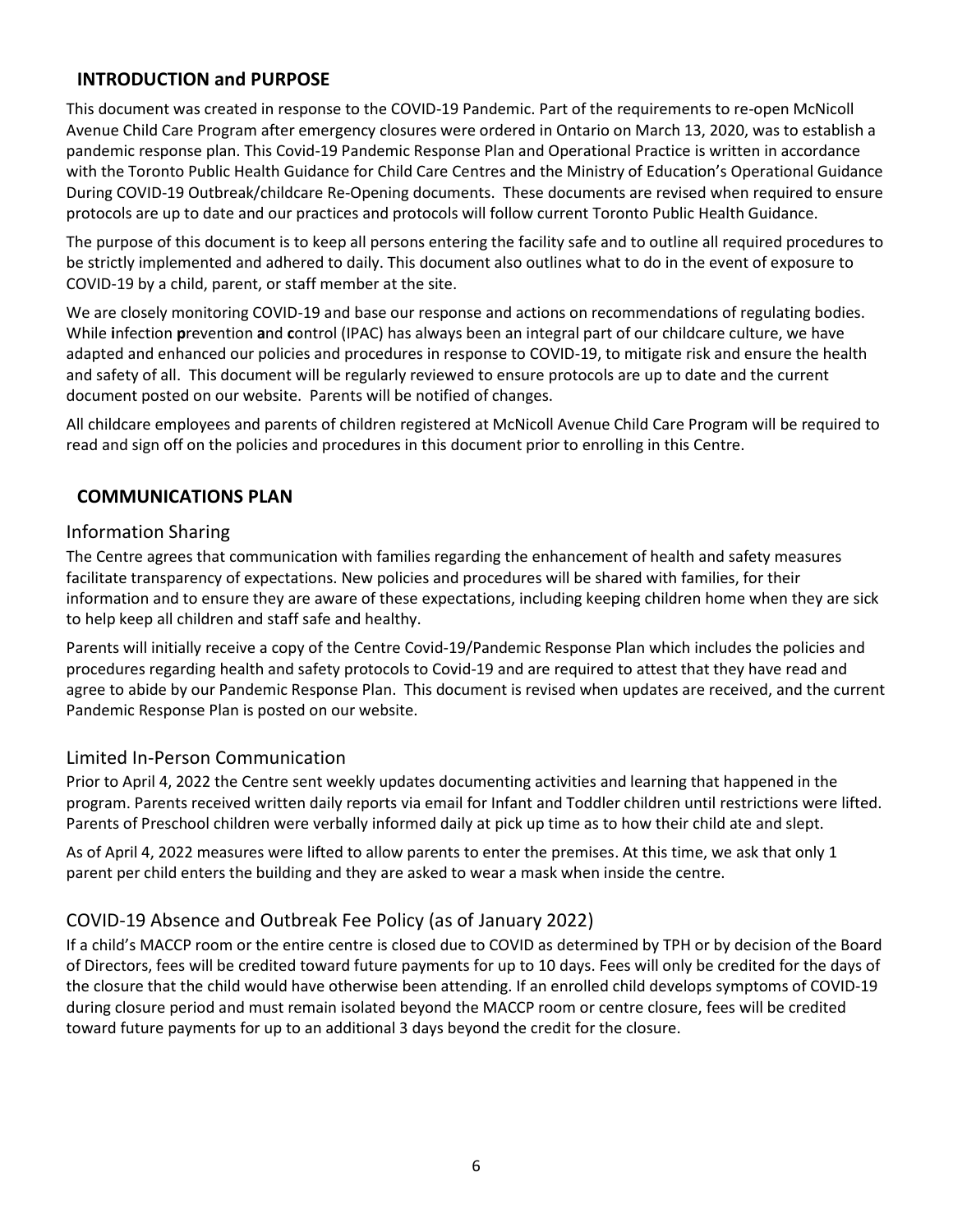## <span id="page-7-0"></span>**OPERATIONAL GUIDANCE**

# <span id="page-7-1"></span>Changes in Program Delivery, Closures and Hours of Operation

McNicoll Avenue Child Care Program may need to change services or close during a pandemic for the following reasons:

- The childcare centre may be asked to close by Toronto Public Health to reduce the spread of the virus.
- Individual childcare centres may close if caregiver-to-child ratios fall below legislative requirements.
- Individual rooms in childcare may be closed due to an outbreak in that room.

The Centre was operating with reduced hours to assist with increased staffing requirements and to allow time for employees to complete all the requirements around additional cleaning and sanitizing.

Our hours of operation were 7:45 AM - 5:45 PM since September 7<sup>th</sup>, 2021.

As of April 4, 2022 the centre returned to the regular hours of operation pre-COVID: 7:30 AM – 6:00 PM. Regular Late fee policy/fine will apply after 6:00 p.m.

## <span id="page-7-2"></span>Maximum Cohort Size and Ratio

A cohort is defined as a group of children and the staff members assigned to them.

Maximum cohort size for each room in the Centre is decided by the Ministry of Education and as of September all centres may return to maximum group sizes as set out under the CCEYA and our own licensed capacity.

Maximum capacity rules do not apply to Special Needs Resource staff on site (i.e., if they are not counted towards staff to child ratios, they are not included in the maximum capacity rules).

Each cohort will stay together throughout the day and as much as possible will not mix with the other groups. **As of March 21, 2022 the Ministry removed the requirement for separating children and staffing into cohorts.**

Ratios set out under the Child Care and Early Years Act (CCEYA) must be maintained. The Executive Director/designate may increase staff to child ratio if the cohort does not exceed the licensed capacity of each room.

Mixed age grouping is permitted as set out under the CCEYA as Director/designate approval has been granted on the childcare licence.

**\***Reduced ratios (during arrivals, sleep time and departures) are permitted as set out under the CCEYA. Reduced ratios are not permitted at any time for infants.

| Program   | <b>Maximum Number of</b><br><b>Children in a Room</b> | Ratio of employees to<br>Children | <b>*Reduced Ratios</b> |
|-----------|-------------------------------------------------------|-----------------------------------|------------------------|
| Infants   | 10                                                    | 3:10                              | 3:10; no reduction     |
| Toddler   | 15                                                    | 1:5                               | 1:8                    |
| Preschool | 24                                                    | 1:8                               | 1:12                   |

#### <span id="page-7-3"></span>September 2020: Group Size / Ratios – up to licensed capacity as follows:

Changes to group size will be in accordance with Provincial and Ministry directives. **Staff are no longer required to practice physical distancing.**

# <span id="page-7-4"></span>Scheduling Staff

Up until March 2022, staff were assigned to only one cohort and were to refrain from entering any other classrooms throughout the day as much as possible. **As of March 21, 2022 the Ministry of Education removed the requirement to maintain cohorts.** ECE student teachers are allowed on site to complete their practicums and will no longer be assigned to a specific cohort.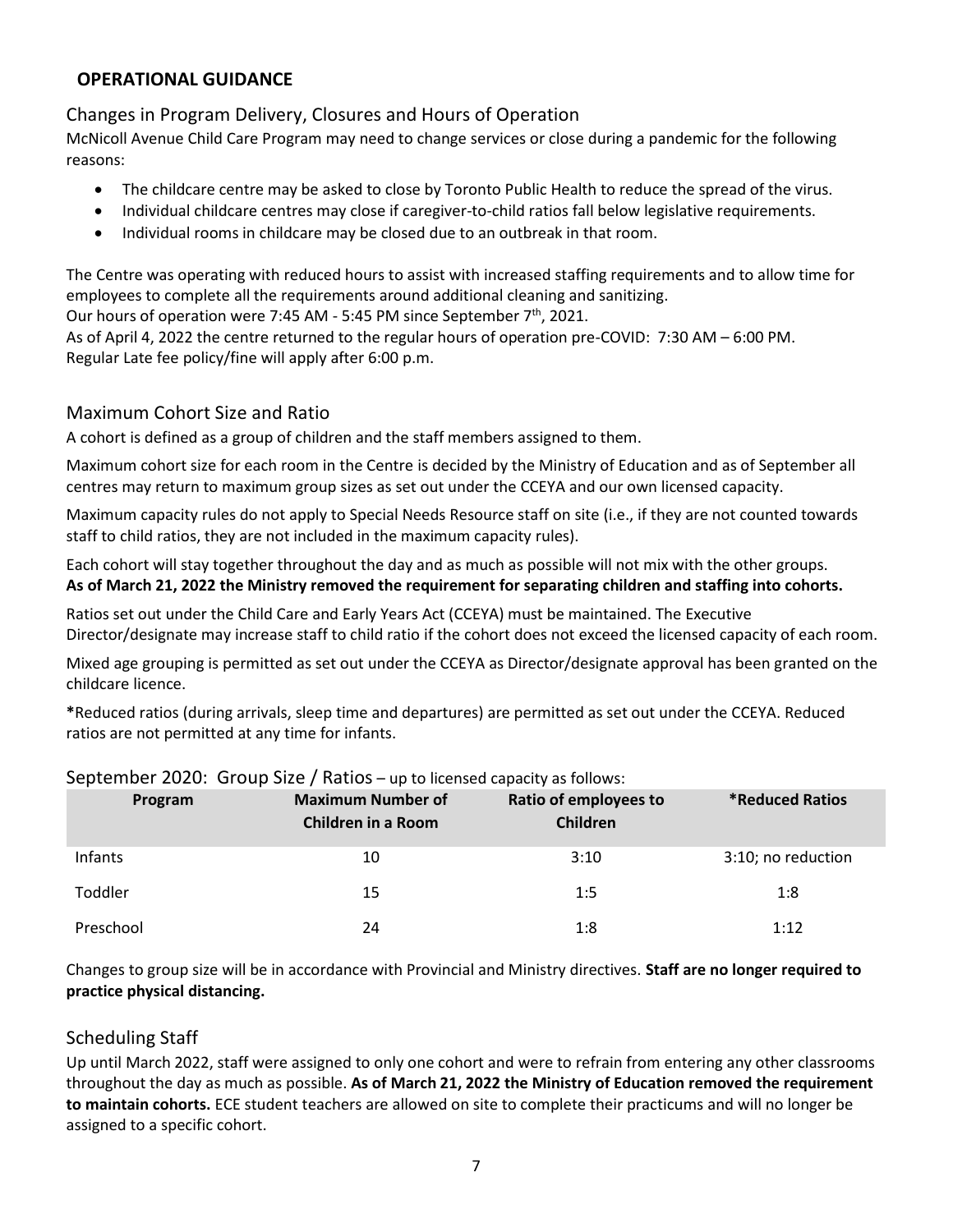# <span id="page-8-0"></span>Changes to Staff Duties and Schedules

To meet the needs of the Centre during a re-opening period, temporary changes to employee duties and schedules may need to be considered. With reduced staff, for example, increasing work hours within the limits of the Employment Standards Act may be required. Additional job duties may also be assigned within scheduled shifts while other regular duties may be ceased or amended in the interim.

#### <span id="page-8-1"></span>Emergency Contacts List

The Centre will keep an up-to-date hard copy list of contact information for staff, parents, or alternates in the classroom Emergency Card Binder. The emergency staff phone list will include the contact information for Toronto Public Health, City of Toronto, and Ministry officials. Prior to admission and when a child changes rooms, MACCP will ensure parents have updated the Emergency Contact information for children to ensure the designated person is available during the pandemic.

#### <span id="page-8-2"></span>Licensed Child Care Spaces within the Building

MACCP is committed to working in collaboration with other tenants at 155 McNicoll to ensure that we can open and operate with appropriate health and safety policies and procedures in place. We will share our enhanced health and safety measures, policies, and procedures with management of Lumenus (formerly known as Adventure Place) to facilitate transparency of expectations.

#### <span id="page-8-3"></span>**Staff Training**

MACCP will ensure that all new and returning employees review the training modules provided by Toronto Public Health and Toronto Children's Services prior to commencing employment. The Director/designate is required to confirm with Toronto Children's Services that all staff has completed the training modules. These COVID-19 Training Modules & Resources include training on:

• Infection prevention and control (IPAC)

• Exclusion of an ill child and COVID-19 case

• Personal Protective Equipment (PPE)

• Childcare centre Environment and interactions

• Childcare centre screening

[https://www.toronto.ca/community-people/community-partners/early-learning-child-care](https://www.toronto.ca/community-people/community-partners/early-learning-child-care-partners/training/reopening-of-early-learning-child-care/)[partners/training/reopening-of-early-learning-child-care/](https://www.toronto.ca/community-people/community-partners/early-learning-child-care-partners/training/reopening-of-early-learning-child-care/)

Additionally, employees will be trained on this Centre's Covid-19 Response Plan which includes health, safety, and other operational measures prior to returning to working with children.

All employees and Board Members are required to obtain Vulnerable Sector Checks in accordance with the CCEYA; however, due to significant backlogs in processing time, applicants may have to wait longer than usual for their clearance after a check has been submitted. In the case that a check has not been processed by the time an applicant is posed to start, the applicant must submit proof to the Director that an application has been submitted and must sign an offence declaration attesting that they have not been convicted of any crimes. The staff will not be left unsupervised with the children until they have received a clear VSC.

## <span id="page-8-4"></span>**Occupational Health and Safety**

The Centre has an obligation to protect their workers from hazards in the workplace as set out in the Occupational Health and Safety Act (OHSA) and its regulations as well as the directives coming from the Chief Medical Officer of Health. MACCP employees may raise any concerns to the:

- Executive Director/designate
- Health and Safety Rep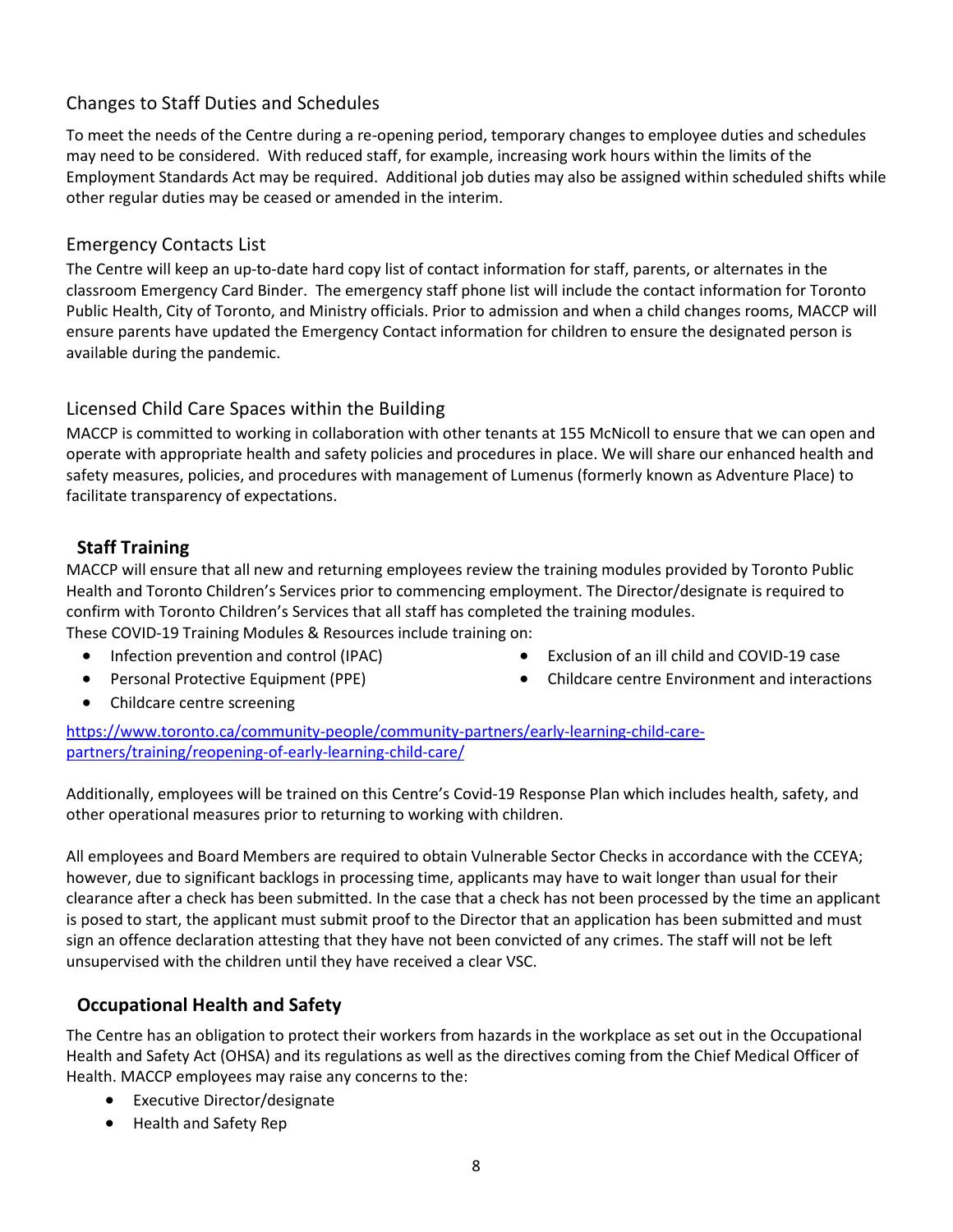• Board of Directors

Employees have participated in a COVID-19 Risk Assessment for the environment prior to returning to work at the childcare centre. The following was considered:

- What risks do we have?
- How can we eliminate risks?
- How is work performed?
- What strategies or barriers can we implement against COVID19?

Workplace communication is a key strategy for reducing hazards in the workplace. Employees will have designated procedures for:

- Reporting illness
- Asking for support
- Expressing concerns

Employees are required to protect his or her own health and safety by working in compliance with the law and with the practices established by the Centre.

# <span id="page-9-0"></span>**ENHANCED HEALTH AND SAFETY PROTOCOLS/PROCEDURES**

# <span id="page-9-1"></span>Daily Screening for Staff and Children

**As of March 21, 2022 there is no longer any designated screener at the door**. However, all parents and staff entering the premises is required to self-screen using the current applicable TPH COVID-19 Screening Checklist for children/ students/adults. Parents must monitor their children for any signs of ill health. The teachers will continue to monitor your children for symptoms throughout the day. If a child, staff, or visitor answers "yes" to any of the screening questions, then they will be instructed NOT to come to the centre and will be instructed to follow the current TPH advice.

# <span id="page-9-2"></span>Required Screening Posters

All Screening Posters provided by Toronto Public Health are posted on the exterior entrance and the interior of the building, visible to all individuals entering the Centre.

# <span id="page-9-3"></span>**Documentation**

# <span id="page-9-4"></span>Health Screening Records

Documentation of the information received from parents and staff during the screening process will be recorded and stored in each child's/staff's file. The Director/designate or MACCP's Health and Safety Rep. are responsible for ensuring that this information is managed and recorded as required. If a child presents with COVID-19 symptoms at any time, this information must also be documented in the child's file and the child's Classroom Daily Communication Logbook.

# <span id="page-9-5"></span>Attendance Records

MACCP will continue to keep an attendance record of the children's daily arrival and departure times. MACCP is no longer required to keep daily records of any visitors entering the facility.

Attendance reports must indicate when a student is absent; all unplanned absences will be followed up on and any symptoms noted. MACCP is no longer required to keep an attendance log, however until informed otherwise, the prior records will be kept on premises for one year and made available to TPH if/when required.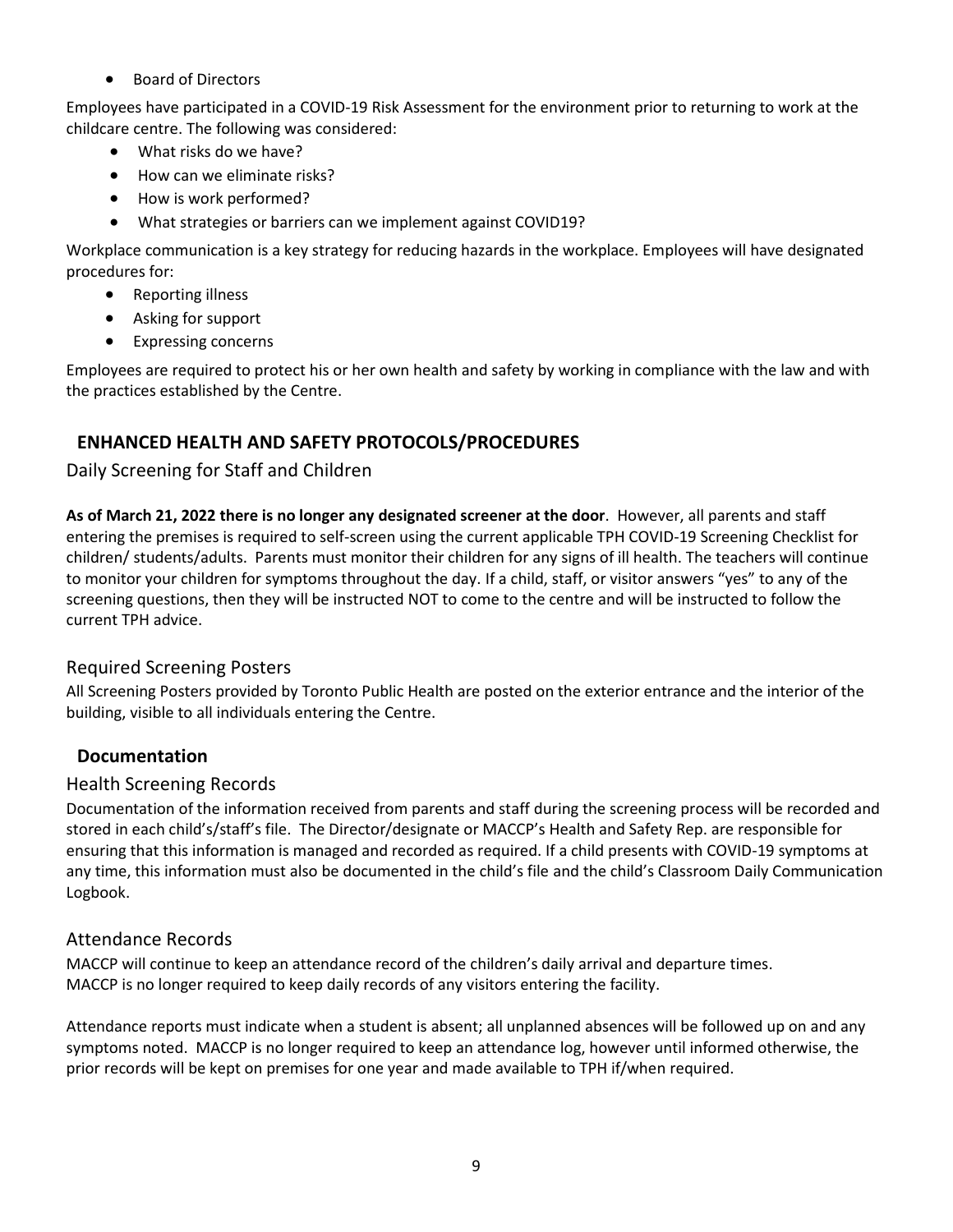## <span id="page-10-0"></span>Returning to Care

Staff and Parents must submit Toronto Public Health's "Back to Child Care - Confirmation Form" [https://www.toronto.ca/wp-content/uploads/2021/06/98ef-Attestation-for-Return-to-Child-Care-Day-Camp-School-](https://www.toronto.ca/wp-content/uploads/2021/06/98ef-Attestation-for-Return-to-Child-Care-Day-Camp-School-Parents.pdf)[Parents.pdf](https://www.toronto.ca/wp-content/uploads/2021/06/98ef-Attestation-for-Return-to-Child-Care-Day-Camp-School-Parents.pdf) prior to returning to the centre after exclusion. This signed documentation is to confirm that they have completed all required isolation periods and are cleared to return to the childcare centre. To ensure the continuing safety of MACCP families and employees, no child excluded due to COVID-19 symptoms may return to the centre without this signed form.

# <span id="page-10-1"></span>**INFECTION PREVENTION AND CONTROL MEASURES**

Infection prevention and control measures to help reduce the risk COVID-19, are as follows:

- A Risk Assessment has been completed identifying all possible COVID-19 hazards and action steps have been implemented to decrease the spread
- Policies and procedures have been developed specific to COVID-19 to increase the health and safety of children, staff, and families
- A screening table is available at the playground entrance (Door #7) of the childcare centre
- Door #7 will continue to be used for childcare parents and staff as entrance/exit to limit the contact with other tenants in the building
- The use of PPE is no longer required for staff or children; however, masks are still encouraged to be used while we're still in the pandemic
- All individuals are expected to complete the TPH health screen checklist prior to entry into the Centre
- No longer required to maintain attendance list of people who have entered the Centre and monitor for trends
- Visitors are now permitted to enter, but MACCP staff will monitor the hallways to avoid congestion
- At this time only one parent per child is allowed to enter the centre
- Children and staff will be excluded from the Centre if they develop any 1 or more symptoms related to COVID-19, as per screening checklist
- Staff will monitor children to encourage physical distancing whenever possible, infection prevention and control practices are prioritized
- Staff will receive thorough enhanced infection prevention and control, and health and safety. Training will be updated as necessary and provided to ensure best practices and consistency
- Handwashing and hand sanitizing will be monitored
- Regular communication on health and safety and infection prevention and control practices will be shared with families
- Procedures will be updated and revised regularly to ensure best practices in accordance with Public Health authorities
- The slow re-introduction of special events and special guests will be considered
- All staff meetings and Board meetings will be carried out via Zoom until further notice.

# <span id="page-10-2"></span>**Protecting yourself from COVID-19**

To prevent and control the transmission of micro-organisms staff must focus on the following principles:

- 1. Risk Assessment
- 2. Hand Hygiene
- 
- 3. Use of Personal Protective Equipment (PPE)
- <span id="page-10-3"></span>1. Risk Assessment

Perform a risk assessment before each child interaction:

● What will you be doing? Is there a risk of exposure to the COVID-19 virus?

- 4. Control of the Environment
- 5. Vaccination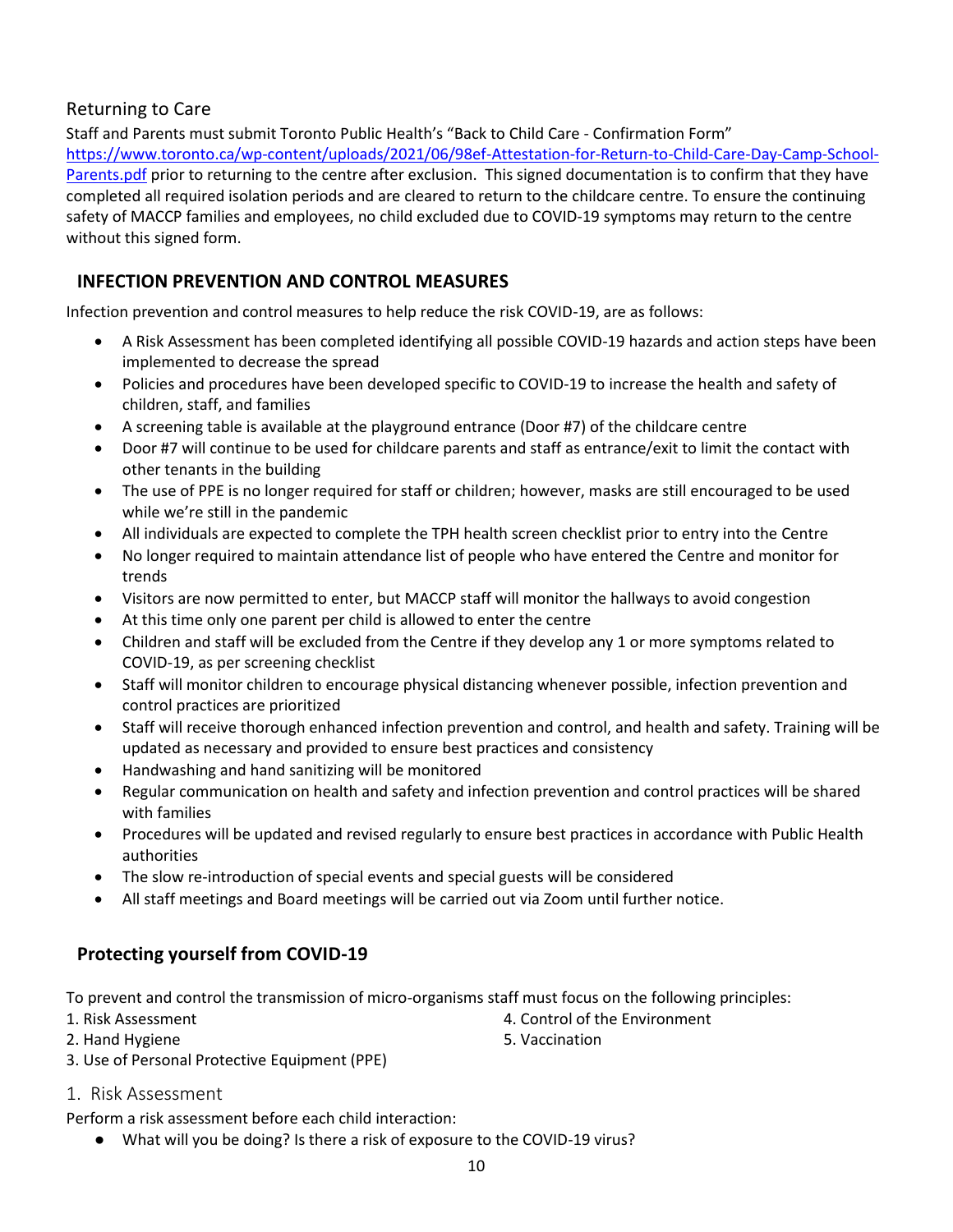- Does the child have symptoms of a respiratory infection?
- What kind of contact/interaction will you be having with the child?
- Is there a way to maintain a 2-metre distance with the child during the interaction?
- Is there a way to avoid contaminating your hands during the interaction?

#### <span id="page-11-0"></span>2. Hand Hygiene

MACCP is committed to providing a safe and healthy environment for children, families, and employees. The Centre will take every reasonable precaution to prevent the risk of communicable diseases within our childcare facility. Hand hygiene is an important element of infection control in childcare centres. During a pandemic, hand hygiene is to be reinforced and practiced by staff, children, parents or guardians, and visitors.

Increased hand washing monitoring will be implemented at the Centre and the handwashing procedure will be reviewed immediately with staff or children not following the appropriate handwashing procedures. Hand hygiene posters (handwashing and hand sanitizing) will be posted at the entrance and in areas where they are likely to be seen to remind staff and children to practice hand hygiene frequently.

Washing hands with plain soap and water are recommended as the mechanical action is effective at removing visible soil as well as microbes. In instances where handwashing sinks are not available, supervised use of alcohol-based hand sanitizers will be used.

Ensure that employees and children are always practicing good hand hygiene when hands are visibly dirty and/or after:

- Sneezing, coughing, or blowing your nose
- Using the washroom
- Handling garbage
- Handling foods
- Outdoor play
- Toileting/diapering routine
- Handling soiled laundry or dishes
- Handling soiled toys or other items
- Coming into contact with bodily fluids
- Coming into contact with any soiled/mouthed items

Hands will be cleaned frequently. At a minimum, practice hand hygiene:

- Upon entering or leaving the childcare centre
- Before and after preparing, handling, serving, and eating food
- After using the washroom
- Before and after going outside
- After contact with body substances, mucous membranes of the eyes, nose, and mouth and non-intact skin (sneezing, coughing)
- Before putting on and after taking off PPE gloves
- Before and after child contact
- Before and after using shared computers, sorting equipment, toys, etc.
- After touching 'regularly touched' ("high-touch") surfaces such as doorknobs, toilets and sink taps

● Whenever there is a chance that your hands may have been contaminated!

Additionally, hands will be cleaned using soap and water or hand sanitizer before and after:

• Glove use

- Before and after giving medication
- Dispensing/handling expressed breastmilk
- Sensory play activity

When hands are visibly soiled, follow these steps for cleaning hands:

- Wet hands
- Apply soap
- Lather for at least 15 seconds (Hum the "Happy Birthday" song twice!). Rub between fingers, back of hands, fingertips, under nails
- Rinse well under running water
- Dry hands well with a paper towel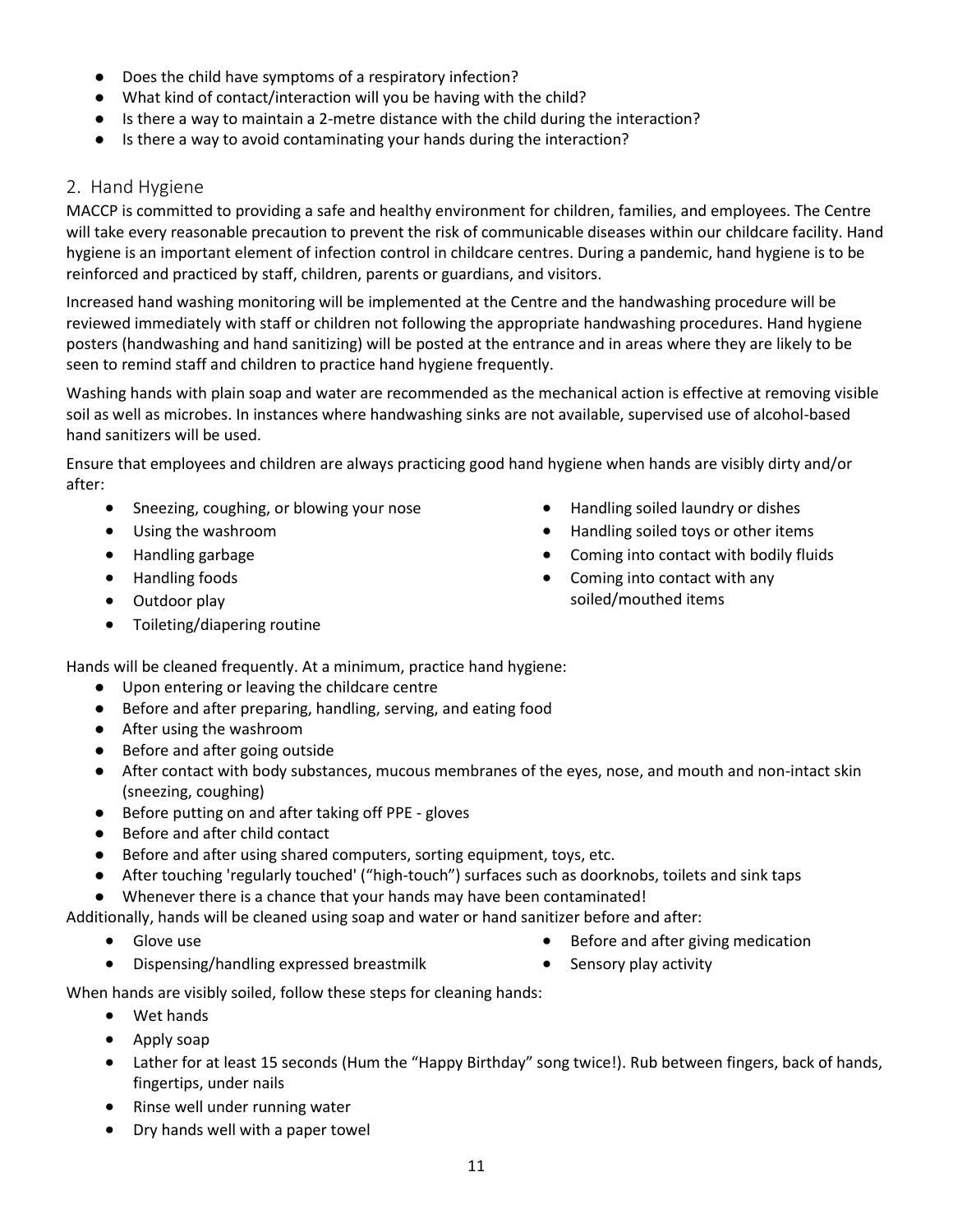• Turn taps off with a paper towel

When hands are not visibly soiled, follow these steps for sanitizing hands:

- Apply hand sanitizer (70-90% alcohol-based)
- Rub hands together for at least 15 seconds
- Work sanitizer between fingers, back of hands, fingertips, and under nails
- Rub hands until dry

#### **Monitoring Hand Hygiene**

To ensure that employees and children are using proper hand hygiene methods, the Director/designate will review hand hygiene practices on a regular basis and provide feedback to employees as required. If the proper handwashing method is not observed, the proper method will be demonstrated, and handwashing will be repeated.

#### **Hand Sanitization**

When your hands are not visibly dirty, a 70-90% alcohol-based hand sanitizer can be used. Hand sanitizers can only be used on Toddler and Preschool children with signed consent on file and must always be used under adult supervision. Adults must ensure that the product has completely evaporated from the child's hands before allowing the child to continue their activity. Hand sanitizer will be available at the entrance/exit doors and inside the classroom doors and children's washroom at all times and kept out of reach of children.

#### **Respiratory Etiquette**

Germs, such as influenza and cold viruses, are spread by coughing and/or sneezing. When you cough or sneeze on your hands, your hands carry and spread these germs. Keep your distance (preferably more than 2 metres/6 feet) from people who are coughing or sneezing.

Follow these steps to stop the spread of germs:

- If you have a tissue, cover your mouth and nose when you cough, sneeze, or blow your nose
- Put used tissues in the garbage immediately
- If you do not have a tissue, cough, or sneeze into your sleeve, not in your hands
- Clean your hands with soap and water or hand sanitizer (70-90% alcohol-based) regularly and after using a tissue on yourself or others

## <span id="page-12-0"></span>3. Personal Protective Equipment (PPE)

PPE creates a physical barrier that protects an employee's own tissue from exposure to infectious materials and from transmission resulting from contact with others. The type of PPE is dependent on the nature of the interaction with others.

Where PPE is no longer required for staff to wear, staff may choose to continue wearing PPE. The Ministry will continue to provide masks and face shields for those that want to continue to wear them.

Common PPE that will be provided to MACCP staff include:

- Gloves
- Facial Protection (masks and face shields)

Unless specified use of PPE is required, deciding to use PPE is based on your risk assessment of the situation:

- Ask yourself: What you will be doing, is there a risk of exposure to the COVID-19 virus?
- A particular PPE item should not be worn when it is not needed
- Proper hand hygiene will be the most important way to protect yourself from the COVID-19 virus
- Improper use of PPE can create a false sense of confidence, increase chances of infection and waste supply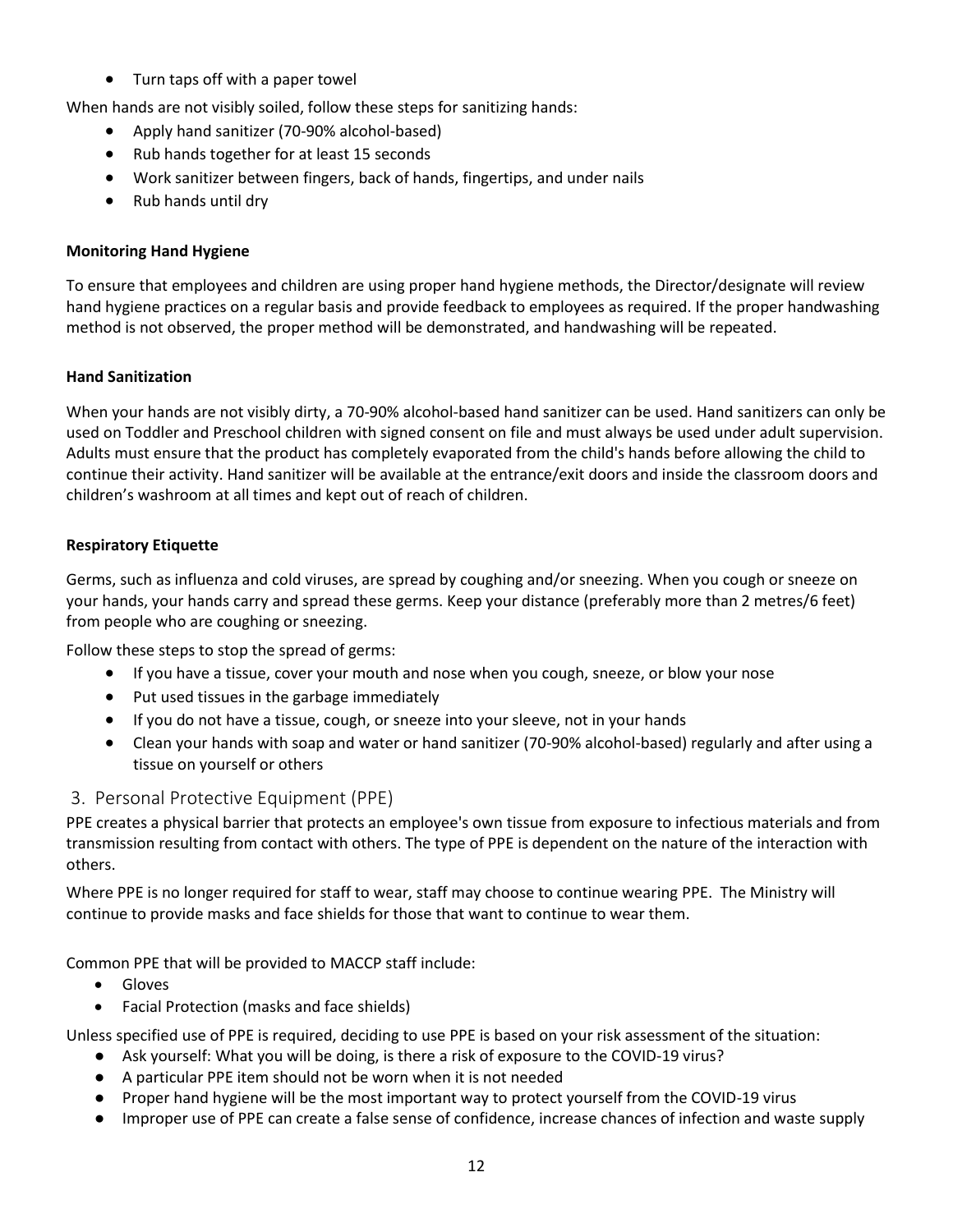- Proper use of PPE is an effective part of infection prevention and control, however, it is not a stand-alone method
- Proper hand hygiene must be exercised before donning and after doffing PPE including gloves, face masks, and face shields.

#### **Glove Use**

Gloves shall be worn when it is anticipated that hands will come into contact with mucous membranes, broken skin, tissue, blood, bodily fluids, secretions, excretions, contaminated equipment, environmental surfaces, or when using cleaning products. Gloves are single use only. Hand hygiene must be practiced before wearing and after removing gloves. Gloves shall be removed (as per proper glove removal procedure) and discarded after each use.

To reduce hand irritation related to gloves:

- Wear gloves for as short a time as possible
- Ensure that hands are clean and dry before wearing gloves
- Ensure gloves are intact, clean, and dry inside
- Gloves are single-use only and must be task-specific such as diaper changes
- The use of gloves is essential during the COVID-19 outbreak. As personal protective equipment (PPE), they protect staff by providing a barrier to help prevent potential exposure to infectious disease, if used properly.

#### **Disposable Smocks / Reusable Smocks**

• As children may still need to be isolated when exhibiting signs of illness, staff will be encouraged to protect their clothing from bodily fluids by wearing a disposable or reusable smock over their clothing when supervising a symptomatic child in the isolation room.

#### **Facial Protection**

- As of September 2020, all adults in a childcare setting are required to wear medical grade disposable masks and eye protection (i.e., face shield or safety goggles) while inside in the childcare premises at all times, except when eating.
- As of January 2022, the Ministry of Education updated the use of masks to include the option for staff to use non-fit tested N95 masks, as/when provided by the Ministry.
- As of March 21, 2022 the Ministry of Education removed the need for staff to wear masks, making it optional for staff to choose whether to wear one or not. Time with masks off, should be limited; after eating, staff should immediately put their masks back on.
- Masks are no longer required outdoors.
	- o **Exceptions to this rule**: Upon returning to care after **International Travel all individuals must wear a mask in the childcare centre for 14 days after returning.**

MACCP's Preschool children are encouraged to wear face masks indoors during programming time (i.e., not during eating or rest periods). Preschool staff will work with children to teach proper donning and doffing methods as well as safe disposal/storage of masks when they are removed throughout the day, such as meal or rest times. Masks are not recommended for children under the age of two.

Please provide masks and inform the Preschool staff directly if you want your Preschooler to continue wearing a mask at school.

Hand hygiene is to be performed before putting on and after removing the mask or face shield.

The use of masks and eye protection is no longer required outdoors for adults.

Masks are not required to be worn by the children outside. If you want your Preschooler to wear a mask outside, please provide masks and inform the Preschool staff directly.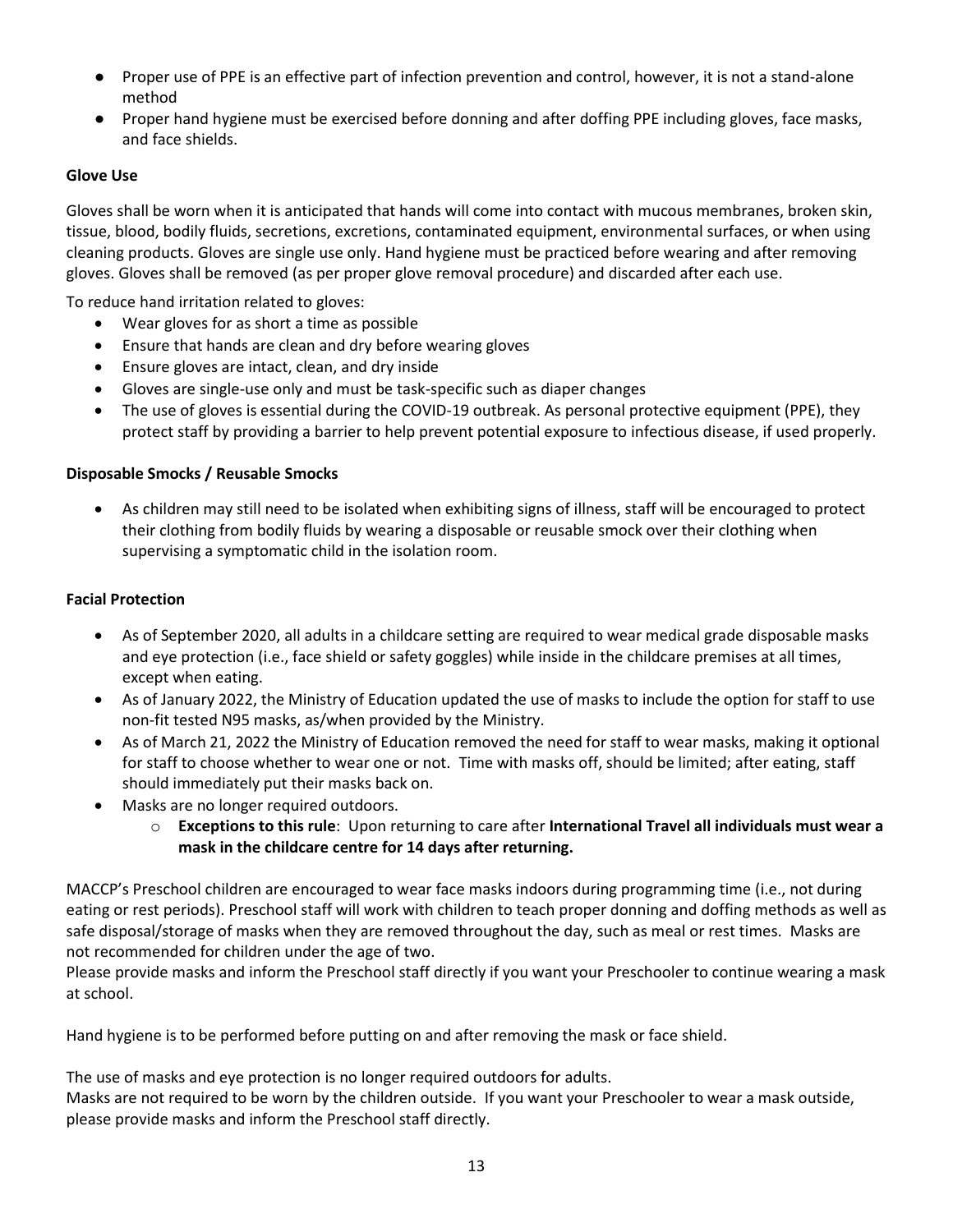Disposable Medical Masks should:

- Fit snugly but comfortably against the side of the face
- Be secured with ties or ear loops
- Allow for breathing without restriction

Face shields if worn, should be cleaned, and disinfected after each use.

#### **Strategies for Children Wearing Face Masks**

In accordance with the Ministry of Education's Operational Guidance document, preschool-aged children at McNicoll Avenue Child Care Program will no longer be required to wear masks indoors during regular programming time (i.e., not during eating or rest periods).

If you want your preschool child to wear a mask while at school, please provide **a regular supply of disposable masks** clearly labelled with the child's name to be kept at the childcare centre. Children should be brought into care wearing their first mask of the day. The children will perform hand hygiene before and after removing their masks and will be taught to dispose of them in a lined garbage can. The classroom teachers will let parents know when their child requires more masks; cloth masks are discouraged at this time due to storage/laundering/contamination concerns.

#### **Mask Exemptions**

As of March 21, 2022 Masks are no longer required to be worn. However, MACCP trusts that families recognize the importance of face mask use. It is important that all parents, caregivers, staff, and childcare providers who are able to wear a mask do so when indoors, and that preschool children wear them to the greatest extent possible during indoor programming time. As mask wearing is now optional, the previous *possible* exemptions for mask wearing that were limited to the following, are no longer necessary:

- 1) Children with intellectual or sensory-processing challenges who find mask-wearing unduly uncomfortable
- 2) Children with severe asthma where masks may trigger an asthma episode
- 3) Children with physical impairments that prevent them from removing a mask independently

#### **Strategies for Educators Wearing Face Masks**

Language, speech, and social development are so dependent on face-to-face interaction between adults and children. When wearing a face mask, facial expressions become more difficult to read, it is more difficult for an adult to show their interest in what a child is doing or saying, and speech may be muffled.

During times when our educators choose to wear a mask, these strategies can and should be used:

- **Speak loudly and clearly** to circumvent the muffling effect of a face mask
- **Lower yourself to the child's physical level** even though you may be distanced
- **Exaggerate your intonation** in the absence of being able to use facial expression to augment and clarify your message
- **Exaggerate your gestures** which will help get a child's attention and provide visual cues in the absence of the child being able to fully see your facial expression
- **Consider wearing a badge or photo of yourself** or having photos in the classroom of educators and children with and without face masks. This is a great opportunity to make a 'homemade' book involving the children in the process.
- **Use gestures to encourage a child to take another turn** in an interaction or conversation e.g., hold out your arm, lean your body toward the child
- **Aim to convey your message with your eyes** as much as possible such as using wide eyes when surprised, smiling eyes when happy, etc.
- **Make explicit comments to draw children's attention to your feelings,** e.g., 'Look how happy my eyes look! "Look how surprised I am. My eyes are so wide open!"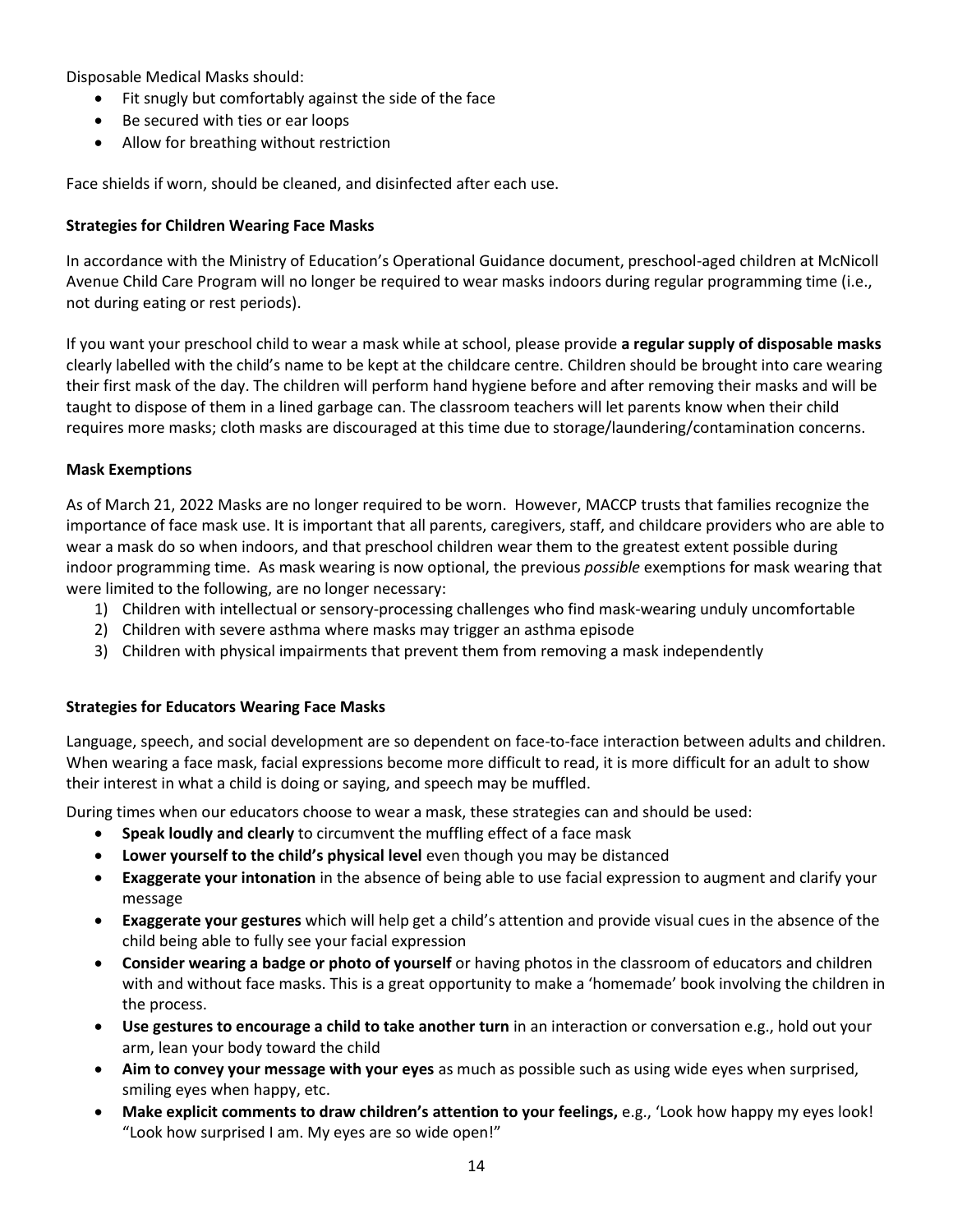• **Encourage parents to use masks with their children**, so their child becomes more comfortable when seeing masks at childcare. Play at putting them on and taking them off so children understand that the person wearing them is the same friendly person they have always known even if part of their face is hidden. Mask play can turn into a game where educators reveal a smile, frown, surprised look, etc. make comments such as "Even though you couldn't see my mouth, I was smiling and happy to see you!"

## <span id="page-15-0"></span>4. Control of the Environment

#### **Space Set-Up and Physical Distancing**

As of March 21, 2022 MACCP staff are no longer required to practice physical distancing practices:

- Toddler and Preschool classrooms are now combined in the morning and at the end of the day in order to meet ratio requirements.
- Distance between classroom groups will otherwise be encouraged as much as possible throughout the remainder of the day (such as staggered entry and exit times for outdoor play or washroom use)
- Floor markings identifying "stay 6 feet apart", have been removed
- We will continue to implement small group activities when applicable and according to classroom program schedules.
- We will continue to Incorporate additional outside time as much as possible.
- The gymnasium will be used for play during inclement weather according to the building shared use schedule.
- Staff are continued to increase the distance between cots when possible and to place the children head to toe or toe to toe if the space is limited.

#### **Visitors**

Non-essential visits will gradually be permitted to enter/exit the premises through Door #7

Parent tours will be scheduled during outdoor time whenever possible and preference will be to have less contact with the group of children, when possible.

Tours will be limited to 1 person at a time, and masks must be worn by adults.

Special guests (program enrichment) will be gradually reintroduced with preference given to outdoor visits. College placement students are permitted and will be assigned to one classroom. These students will be subject to the same health and safety protocols as staff members such as screening, the use of PPE and they must review the centre's health and safety protocols.

The use of telephone / virtual interviews can continue to be used to interact with families where possible.

Drop-off and pick-up procedures are structured between 7:30-10:00 a.m. and 3:00-6:00 p.m. At this time, we ask that only one (1) parent (wearing a mask) enter the building to drop off/pick up in order to avoid congestion in the hallway.

Essential visitors are permitted to enter and inspect the Centre premises at any reasonable time and must acknowledge that they have completed the self-screening questionnaire prior to entering the centre.

Essential Visitors include:

- Special Needs Resource Consultant
- Ministry staff
- Children's Services Consultant
- Public Health Inspector
- Other public officials (e.g., Fire Marshal, Police Officer)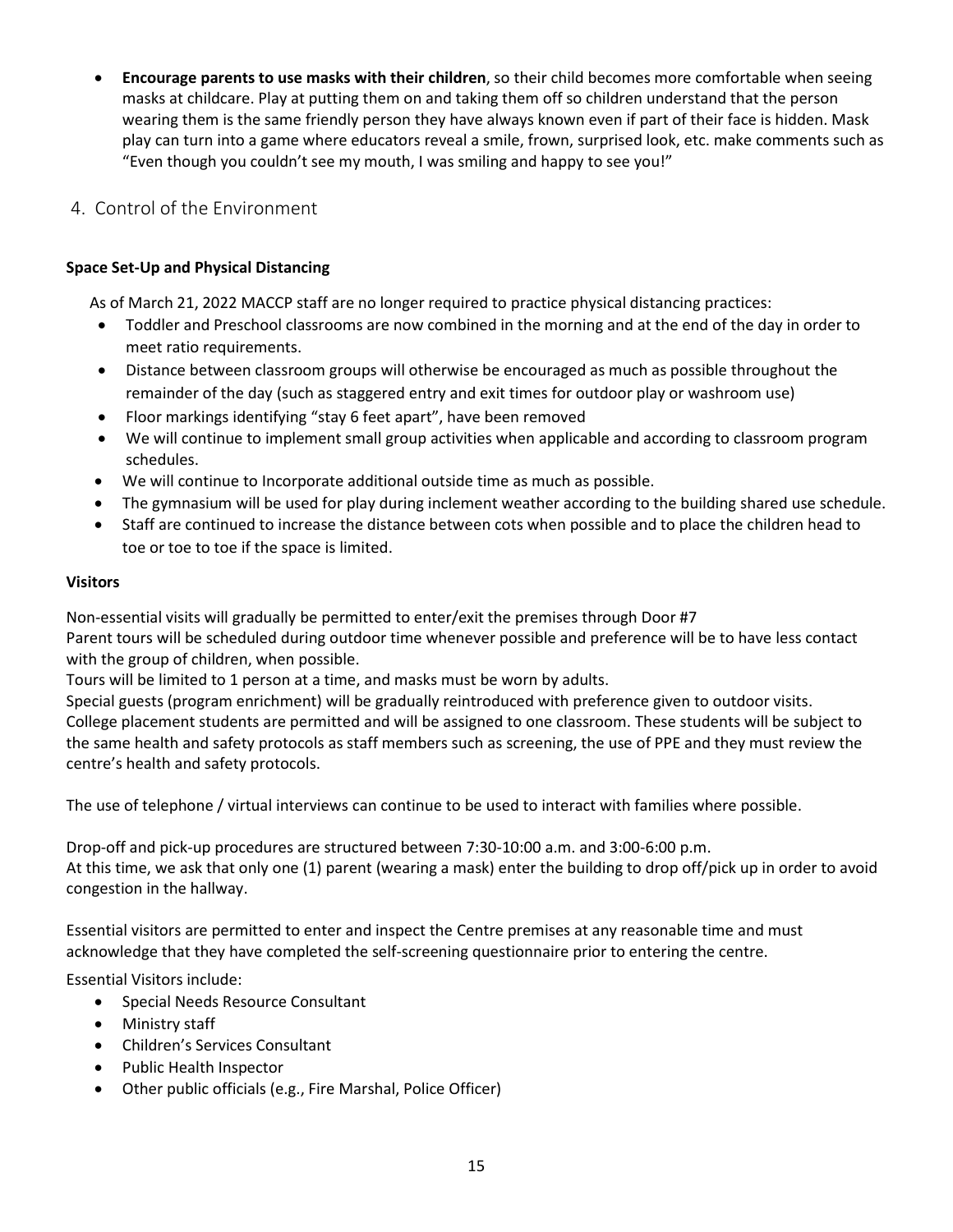## <span id="page-16-0"></span>5. Vaccinations

In accordance with MACCP's existing vaccination policy, staff are strongly encouraged to avail themselves of any and all COVID protection measures, up to and including vaccination. Staff are required to obtain the vaccine as soon as it becomes available. If a staff/visitor has a mild headache, tiredness, sore muscles, or joints within 48 hours after getting a COVID-19 vaccine, they will still be permitted to enter the childcare premises. If symptoms last longer than 48 hours or worsen, they are to stay home, self-isolate and follow current protocols. Please refer to MACCP's COVID-19 Immunization Policy for more information on requirements.

A staff/child is considered fully vaccinated if they have received:

- 1. The full series of a COVID-19 vaccine authorized by Health Canada, or any combination of such vaccines
- 2. One or two doses of a COVID-19 vaccine not authorized by Health Canada followed by one dose of a COVID-19 mRNA vaccine authorized by Health Canada
- 3. Three doses of a COVID-19 vaccine not authorized in Canada (i.e., Sinovac)

Fully vaccinated staff and children will still have to pass the COVID-19 self-screening checklist each day, confirming they do not have symptoms.

## <span id="page-16-1"></span>**Protocols When a Child or Staff Demonstrates Symptoms of Illness or Becomes Sick**

If a child, staff, or visitor of MACCP has a COVID-19 symptom, that individual will be excluded and required to isolate as per the current TPH COVID-19 Screening checklist. Siblings and household contacts of the symptomatic individual may also be required to self-isolate in accordance with the current screening checklist.

Toronto Public Health may still declare an outbreak which is defined as two or more people (children or staff) with the same symptoms, in the same room within 48 hours. Outbreaks will be declared in collaboration between the program and TPH to ensure an outbreak number is provided. **If an outbreak is declared, Toronto Public Health will determine the next steps for MACCP to follow, up to and including closing specific childcare rooms, or the entire centre.** If a full or partial closure is required by TPH, the licensee will submit a serious occurrence report with information regarding any full centre closure only. Partial closures are not to be reported as a serious occurrence.

Though TPH may not always order a site closure, MACCP reserves the right to dismiss classrooms or the whole centre at the discretion of the Board of Directors and the Executive Director if deemed in the best interests of staff, children, and families.

## <span id="page-16-2"></span>Testing Requirements

Please follow the **current** TPH Screening Checklist for isolation requirements, testing steps and procedures. MACCP strongly encourages ALL symptomatic individuals or individuals to get tested using 2 Rapid Antigen Tests (RAT) conducted 24-48 hrs apart).

## <span id="page-16-3"></span>**MANAGEMENT OF CASES AND OUTBREAKS OF COVID-19**

As of January 2022, the Ministry of Health made changes to the provincial case, contact and outbreak management approach, resulting in an end to routine notification of confirmed cases to families in schools and childcare settings.

Public Health and the Ministry of Education have instructed childcares to no longer report positive cases, as **anyone with a symptom is presumed positive** unless proven otherwise and there are limited Rapid Antigen test kits available.

Centre or classroom will no longer be closed due to a positive case, as any child/adult will be self-isolating and return upon completion of 5 days (10 days if adult is unvaccinated). To this end, if we receive a self-reported case of positive RAT result, we are no longer reporting this as all families are required to continue to monitor their child for symptoms regardless of whether they're positive or negative.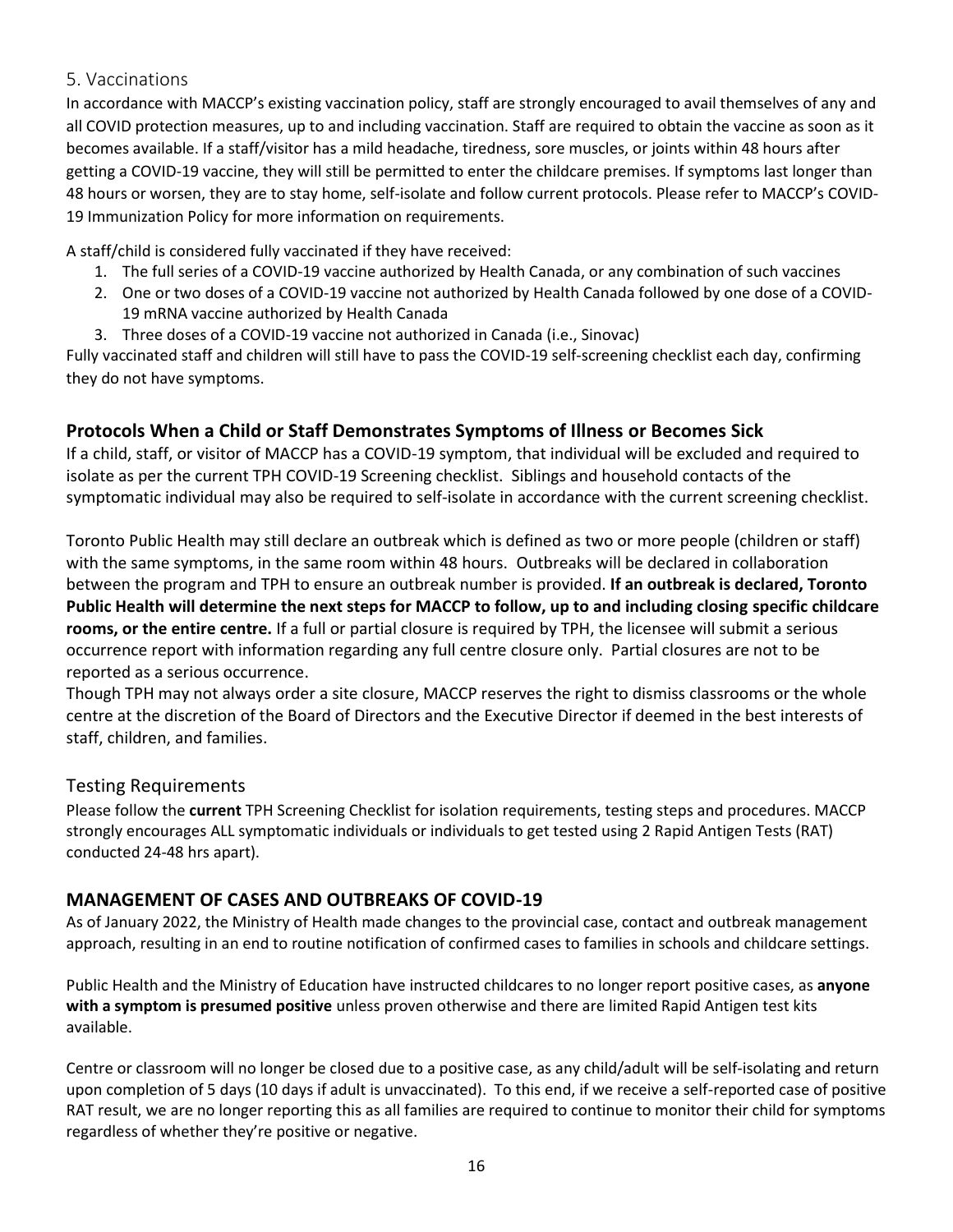# <span id="page-17-0"></span>Guidance for Parents of Symptomatic Children

If your child is deemed ineligible to come to care due to a symptom on the current TPH checklist, please stay home, self isolate, and follow Toronto Public Health advice listed on the checklist. Please refer to the flow charts on the second page of the COVID-19 screening checklists for more information on what to do if your child is symptomatic.

# <span id="page-17-1"></span>If Symptoms Develop in STAFF During the Day

If a staff member develops any symptoms of illness (respiratory or otherwise) while at the Centre, the staff member must be immediately excluded from the program and sent home. The staff member must go home, self-isolate, and follow current TPH guidance.

# <span id="page-17-2"></span>If Symptoms Develop in CHILDREN During the Day

Children will be monitored throughout the day for any changes in health. Staff will record symptoms of illness for each child including signs or complaints the childmay describe (e.g., sore throat, stomach-ache, headache etc.) The date and time that the symptoms occur will also be recorded.

If a child develops any symptoms of illness (respiratory or otherwise) while at the Centre, the parents will be notified **to pick up as soon as possible** (**within one hour**) and the following procedures will be followed.

- Staff will separate the ill child from their cohort and move to a designated area under supervision.
- Staff should provide the child with a tissue to cover his or her mouth and nose when coughing or sneezing. Tissues should be disposed of immediately in a garbage can after use. The child should practice hand hygiene following the disposal of the tissue.
- If a separate room is not available or staffing does not allow for the use of a separate room, the sick child will be isolated in an area of the room which is a minimum of 2 meters from others. They must not interact with others.
- The child can be encouraged to lie down on a cot or mat while waiting for the parent or guardian.
- If the child is experiencing respiratory symptoms, encourage the child to wear a mask (if over 2 years of age) while self-isolating at the Centre. If the child is unable or unwilling to wear a mask, do not force it.
- Staff caring for a child in the isolation room must maintain physical distancing and wear PPE including eye protection if there is a risk of respiratory droplets from the child.
- There should be increased ventilation in the designated exclusion room if possible (e.g., open windows).
- If the child requires immediate medical attention, staff will call 911 and the child will be taken by ambulance to a hospital to be examined by a qualified medical professional.
- Symptoms of illness will be recorded on the child's illness report and the classroom logbook by the supervising staff.
- The parent will be asked to sign the illness report when the child is picked up. A copy of this illness report will be given to the parent. Parent must complete Toronto Public Health's Attestation: "**Back to Child Care - Confirmation Form"** [https://www.toronto.ca/wp-content/uploads/2021/06/98ef-Attestation-for-Return](https://www.toronto.ca/wp-content/uploads/2021/06/98ef-Attestation-for-Return-to-Child-Care-Day-Camp-School-Parents.pdf)[to-Child-Care-Day-Camp-School-Parents.pdf](https://www.toronto.ca/wp-content/uploads/2021/06/98ef-Attestation-for-Return-to-Child-Care-Day-Camp-School-Parents.pdf) upon their child's return to the centre.
- Once symptomatic individuals have left the Centre, staff will ensure that contaminated surfaces and high touch areas are cleaned and disinfected with disposable cleaning equipment. All items used by the person who is symptomatic should be cleaned and disinfected

# <span id="page-17-3"></span>COVID-19 Reporting

In alignment with the changes to the reporting previously noted, O.Reg. 137/15 (General) under the Child Care and Early Years Act, 2014 (CCEYA) has been amended February 14, 2022 so that licensees are no longer required to report confirmed cases of COVID-19 as a serious occurrence to the Ministry of Education.

Furthermore, all centres have been instructed to remove the requirement to report confirmed or suspected COVID cases to parents or any governing body. Parents have been notified of this change in policy and any future changes will be communicated.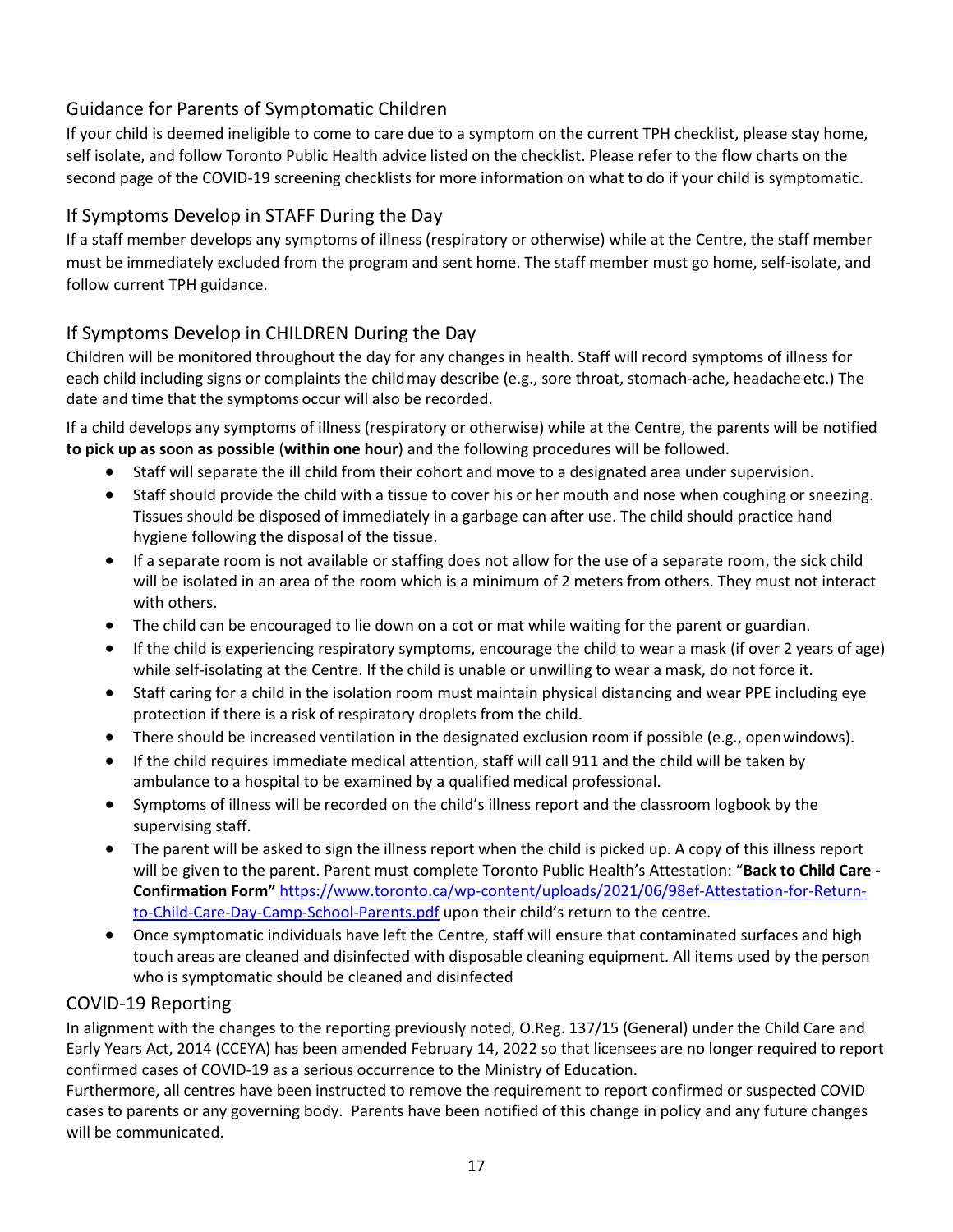#### **Centre Closures:**

To continue to support ongoing monitoring and transparency related to COVID-19 impacts on childcare, MACCP is still required to report program closures related to COVID-19 where they result in an "Unplanned Disruption of Service" to the normal operation of our centre.

#### **Testing:**

Dependent on supply, the Ministry of Education will arrange for our centre to receive Rapid Antigen Tests (RAT) to distribute to our families and staff members. RATs will be used to predict a positive or negative result. If RATs are not available, then the child will be presumed to be positive for COVID-19 and will be required to complete the full isolation period as indicated on current TPH screening checklists.

#### **Positive results:**

In all cases of a **positive** COVID-19 case at the Centre, once a positive test result has been received, the individual or family member who has tested positive will contact the centre to report the positive case.

The Director/designate will inform the President of the Board of Directors.

The childcare staff/student will be instructed to stay home and self-isolate according to the current TPH direction from the day their symptoms first appeared. The first day of symptoms counts as Day zero. The 5 (or 10 if parent is unvaccinated) following days are the isolation dates. They may return to the childcare upon completion of the isolation days **AND** if they do not have a fever (without the use of medication) **AND** their symptoms have been greatly improving or resolved for at least 24 hours (48 hours for Gastrointestinal symptoms) prior to their return.

## <span id="page-18-0"></span>Returning to Care

## <span id="page-18-1"></span>If a staff, student, or child has **tested positive**:

Childcare staff/students and children must stay home and self-isolate according to the current TPH direction from the day their symptoms first appeared (or from the date of their positive RAT test). They may return to the childcare upon completion of the isolation days if they do not have a fever (without the use of medication) and their symptoms have been greatly improving for at least 24 hours (48 hours for GI symptoms). Please see the flow chart on the second page of the applicable current TPH screening checklis[t https://www.toronto.ca/wp](https://www.toronto.ca/wp-content/uploads/2021/06/994c-Screening-Questionnaire-Child-Care-Day-Camp-School.pdf)[content/uploads/2021/06/994c-Screening-Questionnaire-Child-Care-Day-Camp-School.pdf](https://www.toronto.ca/wp-content/uploads/2021/06/994c-Screening-Questionnaire-Child-Care-Day-Camp-School.pdf) for more detailed

information. To return to care, parents must provide the centre with a photo of the test result (if tested) and the "Back to Child Care" Attestation form: [https://www.toronto.ca/wp-content/uploads/2021/06/98ef-Attestation-for-](https://www.toronto.ca/wp-content/uploads/2021/06/98ef-Attestation-for-Return-to-Child-Care-Day-Camp-School-Parents.pdf)[Return-to-Child-Care-Day-Camp-School-Parents.pdf](https://www.toronto.ca/wp-content/uploads/2021/06/98ef-Attestation-for-Return-to-Child-Care-Day-Camp-School-Parents.pdf) prior to returning to care. Staff must provide the centre with the test results (if tested).

#### <span id="page-18-2"></span>If a staff, student, or child has **tested negative twice within 24-48 hrs of each test**:

Please see the flow chart on the second page of the applicable current TPH screening checklist [https://www.toronto.ca/wp-content/uploads/2021/06/994c-Screening-Questionnaire-Child-Care-Day-Camp-](https://www.toronto.ca/wp-content/uploads/2021/06/994c-Screening-Questionnaire-Child-Care-Day-Camp-School.pdf)[School.pdf](https://www.toronto.ca/wp-content/uploads/2021/06/994c-Screening-Questionnaire-Child-Care-Day-Camp-School.pdf) for more detailed information. If it was a child who tested negative twice, the family must email a photo of their 2 negative RAT results and fill out the "Back to Child Care" Attestation form: [https://www.toronto.ca/wp](https://www.toronto.ca/wp-content/uploads/2021/06/98ef-Attestation-for-Return-to-Child-Care-Day-Camp-School-Parents.pdf)[content/uploads/2021/06/98ef-Attestation-for-Return-to-Child-Care-Day-Camp-School-Parents.pdf.](https://www.toronto.ca/wp-content/uploads/2021/06/98ef-Attestation-for-Return-to-Child-Care-Day-Camp-School-Parents.pdf) Staff must submit a photo of their 2 negative test results prior to returning to work.

## **Caring for a Child who is Self-isolating or who has COVID-19:**

If you are caring for a child who is self-isolating or has COVID-19, everyone in the home should practice everyday prevention measures such as washing hands often and covering your cough or sneeze. Anyone in your household who is infected with COVID-19 should follow guidance for what to do if you are sick and when it is safe to end your isolation such as not eating meals in the same room with others in your home and staying in a separate room as much as possible.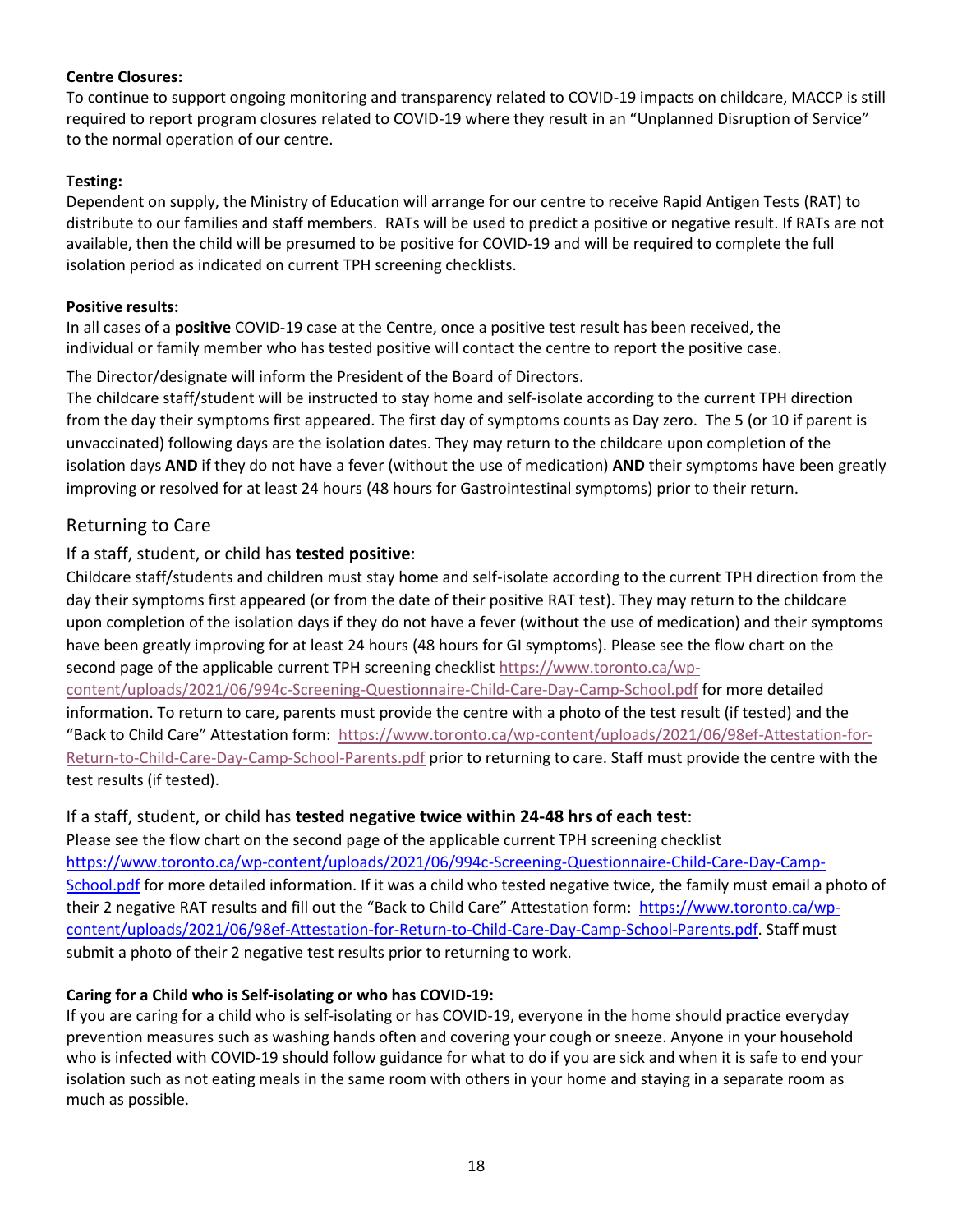If a child in your household is sick with COVID-19, has symptoms, or is self-isolating because they were a close contact of someone who tested positive, parents and caregivers should continue attending to their child and looking after their needs, however they should **follow some additional steps for self-protection** to prevent further spread of COVID-19 in their household, including:

- Wearing a mask inside the home if you are a caregiver, or parent, or child infected with COVID-19 (if able).
- Isolating as much as possible from family members who are at high-risk of serious illness from COVID-19.
- Increasing ventilation by opening up windows if it is safe to do so.
- Disinfecting non-food items such as dishes and utensils.
- Maintaining physical distancing as much as possible without compromising care.
- Caregivers and parents should also monitor themselves for symptoms of COVID-19 and get tested if they develop symptoms.

## <span id="page-19-0"></span>**SERIOUS OCCURRENCE REPORTING**

As of February 14, 2022 confirmed COVID-19 cases are no longer reportable Serious Occurrences. Centres are still to report closures related to COVID-19 where they result in an "Unplanned Disruption of Service" to the normal operation of our centre, but only ENTIRE centre closures, not if only 1 or 2 rooms are closed. Important information such as reason for the closure (i.e., lack of staff due to staff isolating, high number of COVID cases, entire community closed due to COVID, etc.) and capacity impacted by closure will be required.

# <span id="page-19-1"></span>**ENHANCED CLEANING AND DISINFECTING OF CENTRE**

#### **Definitions**

<span id="page-19-2"></span>Cleaning*:* refers to the physical removal of foreign material (i.e., dust, soil) and organic material (i.e., blood, secretions, microorganisms). Cleaning removes, rather than kill microorganisms. Warm water, detergent, and mechanical action (i.e., wiping) is required to clean surfaces. Rinsing with clean water is required to complete the cleaning process to ensure the detergent film is removed.

<span id="page-19-3"></span>Disinfecting*:* describes a process completed after cleaning, in which a chemical solution is used to kill most diseasecausing microorganisms. To be effective disinfectants must be left on a surface for a period of time (contact time). Contact times are prescribed by the product manufacturer. Any items children may touch, requires a final rinse after the required contact time is observed.

Regular cleaning and disinfecting of objects and high-touch surfaces will help to prevent the transmission of viruses from contaminated objects and surfaces. The Director/designate or Health and Safety Rep will ensure monitoring of hand cleaning supplies is increased to ensure all sinks in the washrooms, and classrooms are well always stocked with handwashing supplies (i.e., hand soap and paper towels, etc.)

As per standard procedures, MACCP will ensure that high-touch objects and surfaces (e.g., doorknobs, shelves, faucets, light switches) will be cleaned and disinfected daily by a designated staff member.

A cleaning/disinfecting log is kept by each classroom to track and demonstrate cleaning schedules.

When possible, only one classroom will access the washroom at a time and the toilets and faucets will be cleaned in between each use, as different classrooms will be using the same washroom.

The water fountain in the hallway remains permanently closed. Each child will be asked to daily provide a spill proof water cup to use at the centre. Staff will keep it filled with water throughout the day as needed. This cup will go home with the child at pick up time to be washed at home and returned to the centre the following day.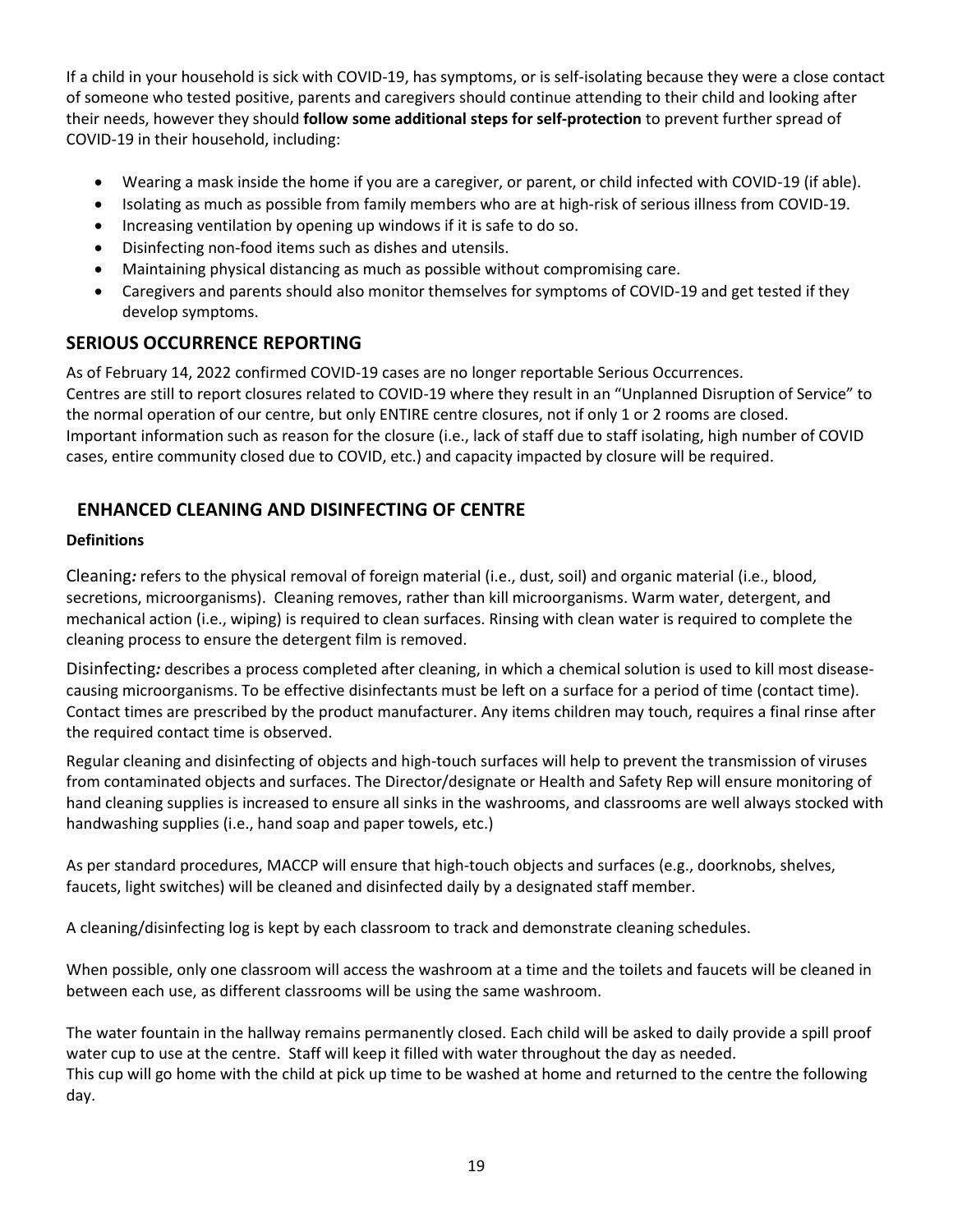#### <span id="page-20-0"></span>Cleaning

- Use dish detergent and warm water to clean visibly soiled surfaces
- Rinse the surface with clean water (warm to tepid temperature preferred) to ensure dish detergent is removed
- Let the surface dry

#### <span id="page-20-1"></span>Disinfecting Products

- The disinfecting products used at MACCP are Alcohol/Disinfecting wipes and Public Health- approved bleach and water solution which is mixed **daily** by opening shift staff in each classroom to these ratios:
	- o 5 ml to 495 ml bleach to disinfect Toys, Play Mats, Diaper Change Tables, Sensory Play Tables/buckets) (**currently this dilution is not in use during COVID**)
	- o 10 ml of bleach to 490 ml of warm water for Outbreaks/regular disinfection during COVID (**this strength is mixed and used daily for general cleaning during COVID**)
	- o 50 ml of bleach to 450 ml of warm water to clean Blood & Body Fluid Spills (**this strength is mixed daily for use during COVID**)
- **Contact time for bleach and water solution is 2 minutes** and allow to air dry.
- Both bleach and disinfecting wipes are considered high-level disinfectants which is defined as the complete elimination of all microorganisms in or on a surface.
- For all toy cleaning & general environmental disinfection of high touch surfaces, large toys andequipment that cannot be immersed in a disinfectant solution, use disinfectant wipes, which come ready to use. Allow surface to remain wet for 10 minutes and allow surface to air dry. Toys or surfaces that children will touch are to be rinsed with water after using the disinfecting wipes.
- Bleach solutions will be prepared every morning in the kitchen; bleach bottles are kept under the sink in a locked cabinet away from children.

Disinfecting using Alcohol/Disinfecting wipes or bleach solution

- Put on gloves and mask.
- Spray bleach solution or use wipes and leave on the surface for the appropriate disinfecting contact time (2 minutes for bleach / 10 minutes for disinfecting wipes). Ensure the spray setting is on stream and not mist
- Once the disinfecting contact time has elapsed, the surface has now been disinfected
- Any surface children may touch immediately requires a final rinse or wipe with a single-use paper towel (i.e., lunch tables, chair, floor, toy shelves)
- If the surface continues to be wet, you may wipe it dry with a single-use papertowel

The following areas will be cleaned and disinfected throughout the day:

- **Tables and countertops**: used for food preparation and food service must becleaned and disinfected before and after each use
- **Cots & Cribs:** must be disinfected **weekly** and stored in a manner where there is no contact with the sleeping surfaceof another cot. Cot and crib sheets and blankets will be washed **weekly**.
- **Chairs**: must be cleaned and disinfected before and after serving food
- **Spills** must be cleaned and disinfected immediately
- **Hand washing sinks and toilets:** staff and children washroom areas must be cleaned and disinfected a minimum of at least two times per day (caretaking staff) and as often as necessary (e.g., when visibly dirty or contaminated with body fluids). Due to the shared washroom area, the toilet flush handles, seats and faucets will be disinfected after each child's use.
- **Floors**: cleaning and disinfecting must be performed as required, i.e., when spills occur, and at the end of each day.
- **Outdoor play equipment**: Any outdoor play equipment that is used must be easy to clean and disinfect. Outdoor play equipment and materials will be sorted for each classroom. Play materials will be cleaned and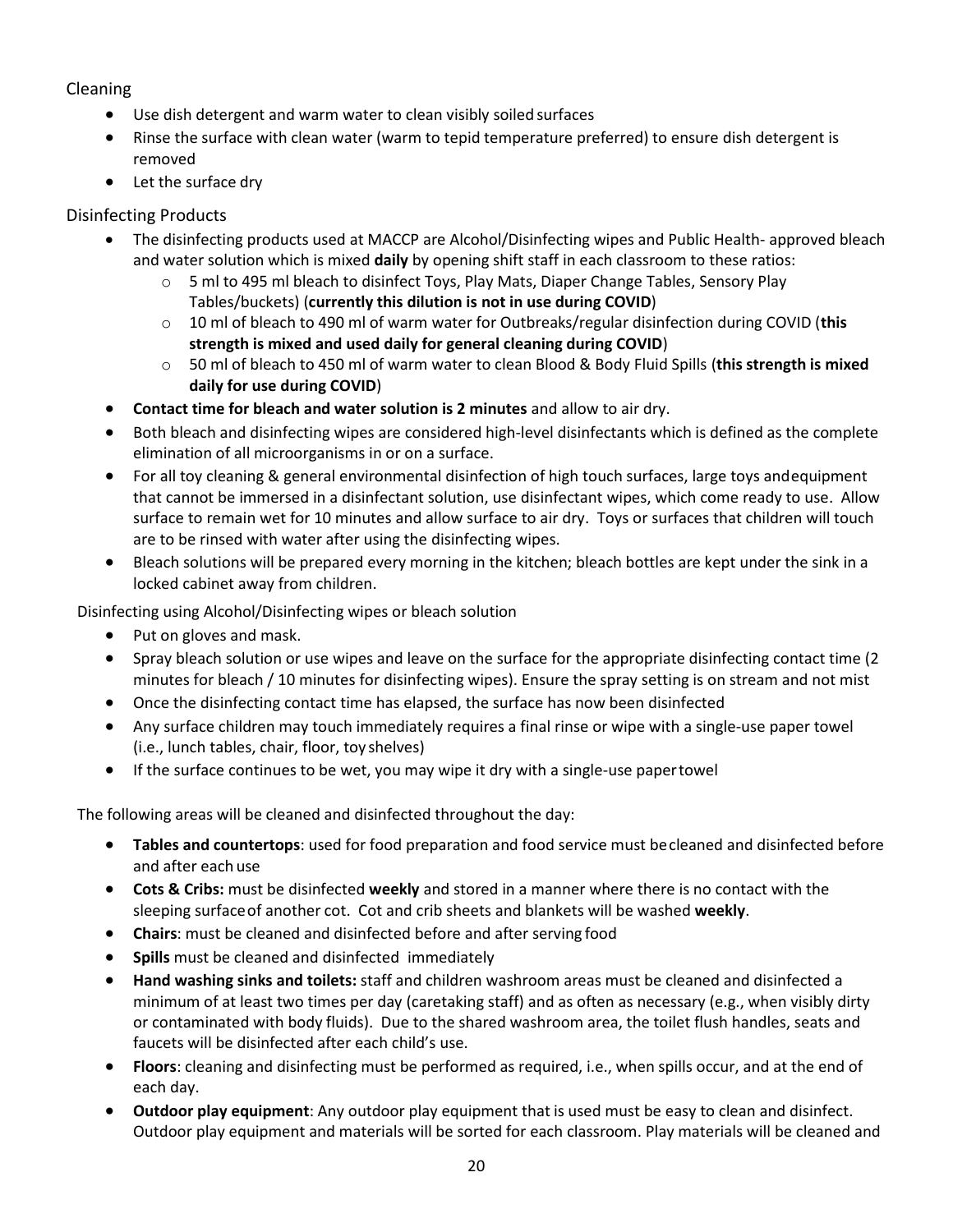disinfected once a week. Outdoor play structures will only be used by one group at a time and children must perform hand hygiene before and after using outdoor play structures.

- **High‐touch surfaces:** any surface that has frequent contact with hands (e.g., light switches, shelving, containers, handrails, doorknobs etc.)
- **Other shared items**: e.g., phones, CD player, laptops, attendance boards etc., these can be disinfected between users.

**Note:** Most areas are best cleaned with bleach and water and do not require a finalrinse if children do not come into contact with them. Cleaning and disinfecting routines must be increased as the risk of environmental contamination is higher.

## <span id="page-21-0"></span>**Cleaning List**

The following areas are cleaned/sanitized:

- Appliances (Microwaves, kettle, fridges) by cook before she starts
- Children's Chairs, "couches" each room responsible for their own
- Countertops in all spaces each room responsible for their own
- Cubby area each room responsible for their own
- Doorknobs caretakers
- Floors caretakers
- Food storage areas cook
- High touch wall surfaces caretakers and staff
- Laptops, computer each room responsible for their own
- Light switches caretakers and staff
- Mats Infant teachers
- Mirrors caretakers and staff
- Photocopier staff
- Tables each room responsible for their own
- Telephones, Walkie talkies each room responsible for their own
- Wall-mounted items (e.g., soap and sanitizer dispensers) caretakers
- Washrooms caretakers
- Window air conditioners (wipe down monthly) each room responsible for their own
- Windowsills wipe down monthly each room responsible for their own

## <span id="page-21-1"></span>**TOY WASHING**

The disinfection of toys is vital to ensuring the health and safety of children as it reduces and mitigates the potential spread of germs and viruses among children and those who may come into contact with them.

Plush toys which include, stuffed animals, hand puppets, cloth toys etc. are to be laundered weekly.

#### **Procedures for Cleaning and Disinfecting using Dishwasher**

It is recommended that the dishwasher be used for toy washing whenever possible:

- The rinse cycle must meet a minimum of **82 degrees Celsius**
- Only use the dishwasher in the kitchen when it is not being used for any otherpurposes (i.e., washing dishes, food preparation, serving)
- Toys are placed evenly on the dishwashing racks and are an appropriate size to ensure they will not fall into the basin
- Toys are removed carefully once the wash cycle is complete as they may be hotor contain hot water
- Toys are air dried in a designated area that is separate from bathrooms orchange tables and protected from sources of contamination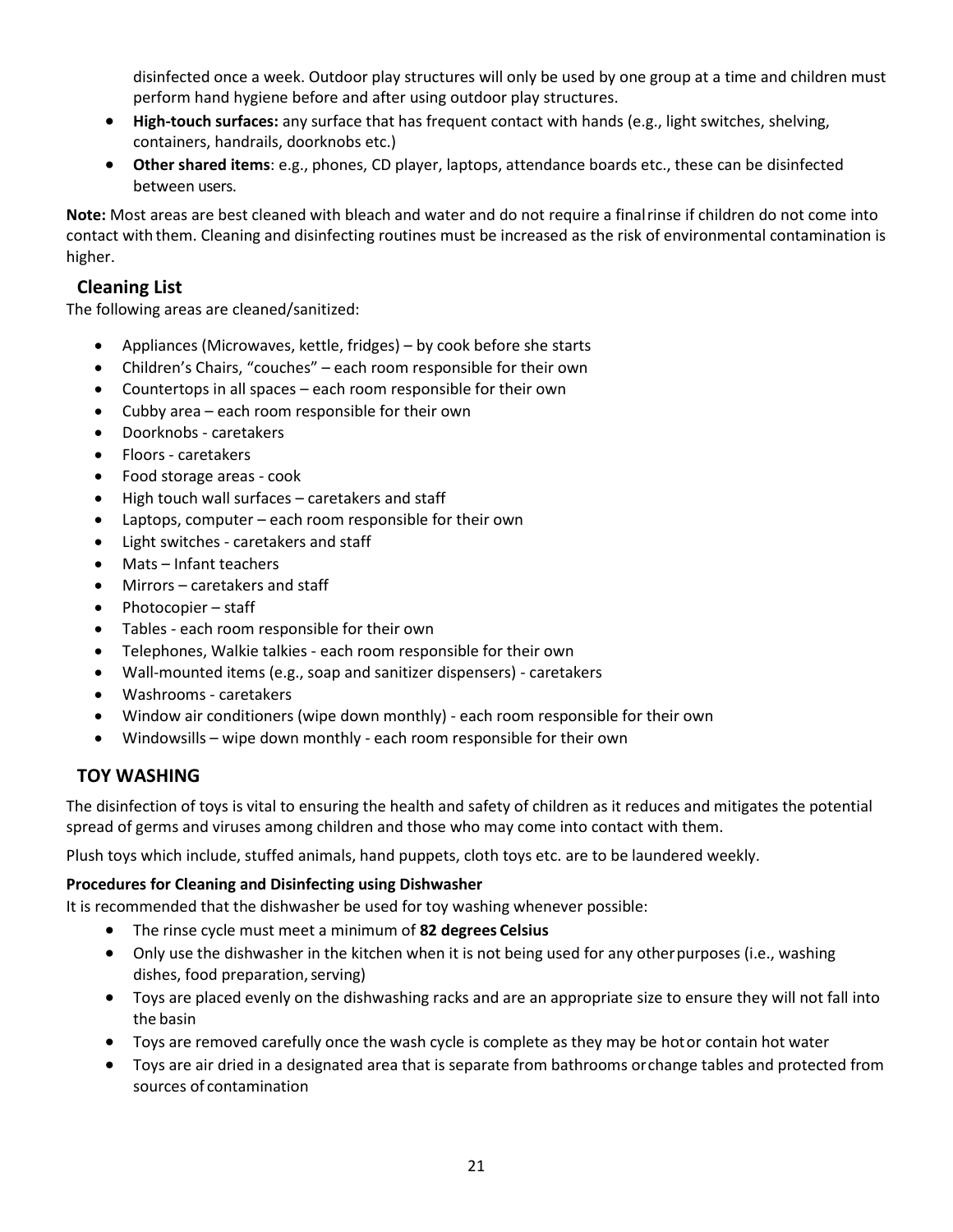#### **Procedures for Manual Cleaning and Disinfecting**

- 1. Wash with soap and warm water to clean visibledirt
- 2. Rinse soap off with clean water
- 3. Soak in bleach and water mixture for **2 minutes** to disinfect
- 4. Air dry toys

#### **Cleaning and Disinfecting Large Toys or Equipment In-Place**

Large toys, wooden toys, cots, cribs, etc. that cannot be immersed in a disinfectant solution will use the following method for washing:

- 1. Clean with soap and water using a cloth
- 2. Wipe with a clean wet cloth to rinse
- 3. Disinfect by spraying bleach and water solution and let it sit for **2 minutes**
- 4. Allow toys to air dry

#### **Frequencies and Toy Cleaning Schedules**

- Toy cleaning schedules will be posted in each area and updated daily by thestaff person responsible for the area.
- Infant (under 18 months): Frequently touched toys in infant rooms must be cleaned and disinfected daily (or more often as necessary)
- Toddler (18 30 months) & Preschool (>30 months 5 years): Frequently touched toys in toddler and preschooler rooms must be cleaned and disinfected weekly (or more often as necessary).

#### **Handling Used Toys**

• Toys that have become visibly dirty or that have come into contact with body fluids(e.g., toys that have been mouthed) will be taken out of circulation immediately and cleaned and disinfected immediately. Toys that cannot be cleaned and disinfected immediately will be placed in a designated dirty toy bin. The bin will be clearly labelled and inaccessible to children.

## <span id="page-22-0"></span>**Preparing Your Child for Entry into the Childcare Program**

After you enroll your child in our program, you may notice that your child begins to experience a degree of separation anxiety. This may be compounded by the fact that during the pandemic, children have become used to having extra attention while having you around most of the time. In many cases, their exposure to non-family members has been very low. It is important to prepare your child emotionally so their transition into care will be as smooth as possible. The key to reducing your child's separation anxiety about this new normal is to be open and calm.

Some of the most common signs and symptoms you may notice are:

- Clinginess or whining
- Stomach aches
- Headaches
- Feeling stressed or worrying excessively
- Being reluctant to participate in activities
- Difficulty sleeping • Acting out
- Needing to keep a parent in sight or at arm's reach at all times

#### <span id="page-22-1"></span>How to Support Your Child:

#### *Continue the structure at home*

When you see your child in the mornings and evenings, continue to maintain structure at home to get them back in the habit of following routines. During COVID, many families' routines became unpredictable as parents juggled online classes and working from home. Now that your child is in care, a structured routine is best so that they can learn a rhythm to their day.

#### *Speak enthusiastically about returning*

Talk about seeing their friends and teachers and having fun. Ask them what they are most excited to do that day. By talking to them about positive experiences, it will help ease their anxiety. Avoid framing any comments or questions negatively.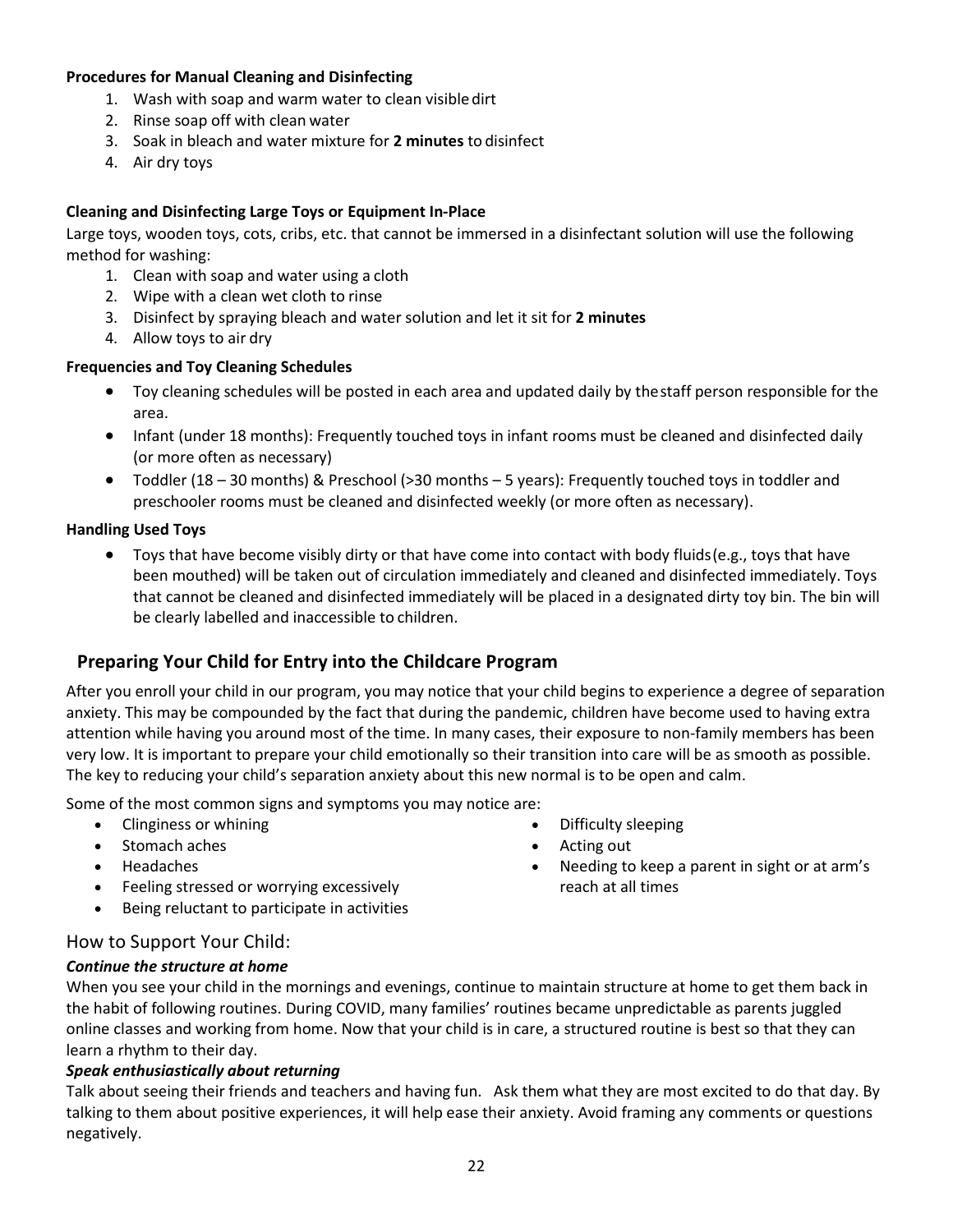#### *Allow them to have some control*

Let them pick out what clothes to wear or what type of food they want for dinner, or what special activity they can do when they get picked up. This will help them get excited for the day ahead while also allowing them to feel like they are making their own choices.

#### *Let them know it is okay if they miss you*

Let them know that their teachers are there to help them and make them feel better while you are at work. Give your child extra attention when they come home by planning something special for them, even if it is just cuddling.

#### *Do not prolong goodbyes during drop-off*

Some parents think that it puts their child's mind at ease to linger for a long goodbye or promise to pick them up if they do not like being at daycare, but this can actually upset your child more as they focus on the thought of you leaving. Most children will adjust fairly quickly after you leave them as they begin to play and have fun! A warm hug and kiss and a confident goodbye from you will set them up for success.

## <span id="page-23-0"></span>**DROP-OFF PROCEDURE**

Daily, each parent must self-screen their child and themselves at home using the current TPH screening checklist for any signs or symptoms of illness.

Parking for childcare parents is in the bus loop driveway using the parallel parking spaces adjacent to our playgrounds (NOT the main parking lot for the building).

Please enter and exit the centre at **Door #7** only.

At this time, o**nly one** (1) parent per child may enter the centre and the parent is required to wear a mask.

Each parent is to take their child to their own cubbie to take off jackets etc., take your child to the children's washroom to wash their hands (toilet-trained children are to use the toilet) and then drop them off to the classroom door.

Please ensure your child's teacher sees you and receives your child as they will be marked onto the attendance at that point.

Once your child is signed in, you will be asked to say your goodbyes and the staff will welcome your child into the classroom to start their day.

We recognize the requirements around drop-off procedures may cause increased separation anxiety for new children. Although this can be an incredibly stressful time for children, it can also be an opportunity for the staff to connect with them through conversation.

Some strategies we will consider are:

- *Labelling the child's emotions* (e.g., "I know you are sad to leave Mommy.")
- *Using a song or fun way of walking into the Centre* (hopping, walking backwards)
- *Giving the child a role* (e.g., helping bring something to the classroom, etc.)
- *Wearing masks with funny designs* (e.g., cat's whiskers) that could distract the child and stimulate a brief conversation
- *Engaging a child in a brief guessing game* to guess who or what is waiting for them in the childcare room.

The drop-off process and preparing children to enter the Centre will take some time. Parents arriving with their child will be expected to park in the parallel parking spaces on the West side of the building along our playgrounds. Please **DO NOT IDLE YOUR CAR**, as some individuals walk to the centre, and we do not want them to have to breathe in the exhaust fumes while there!

You are encouraged to arrive at the Centre between 7:30 a.m. and 9:30 a.m. so your child can enjoy the planned activities prepared for them.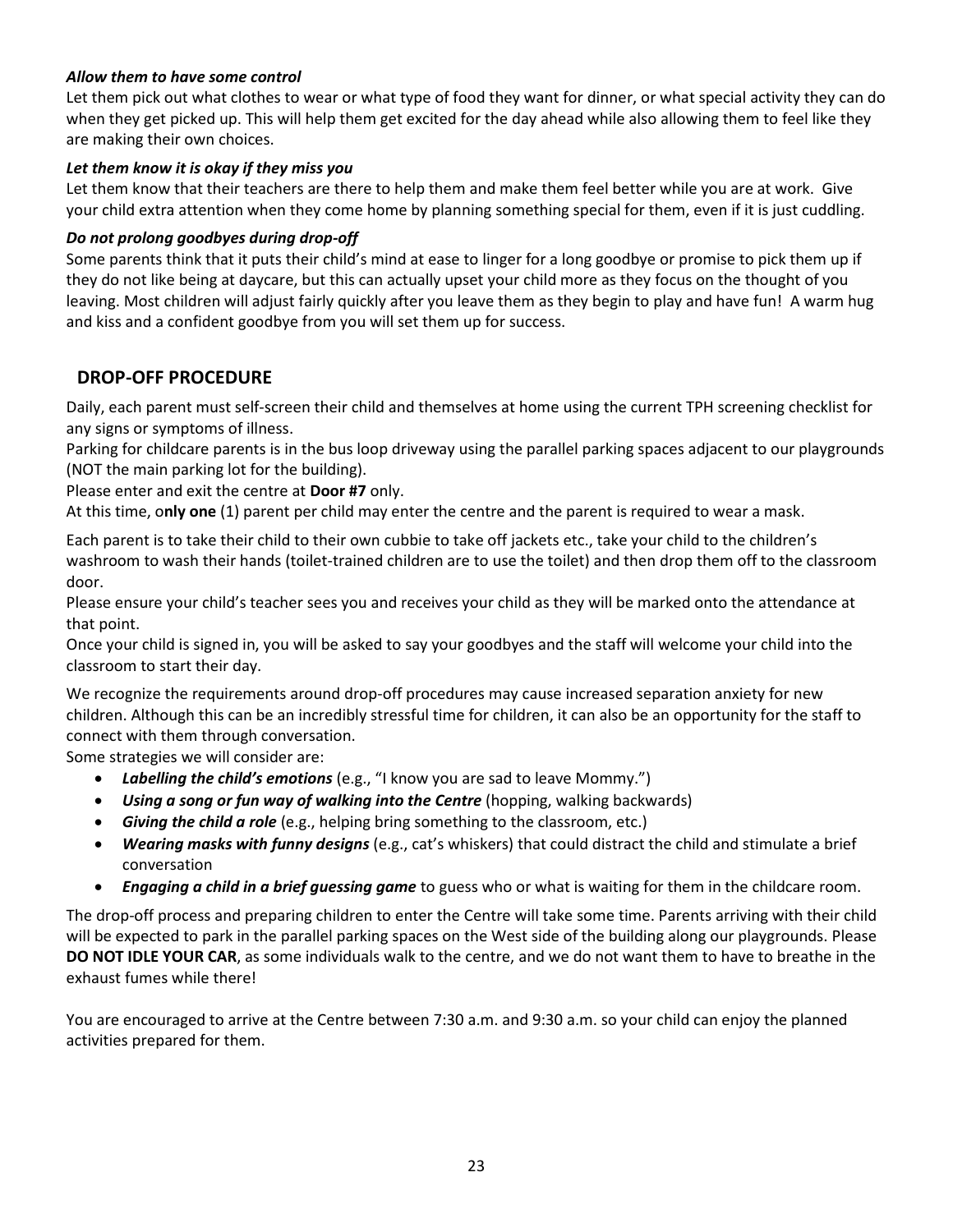# <span id="page-24-0"></span>Children's Personal Belongings

Personal items from home will be limited to the following:

- Toileting supplies (diapers, wipes, ointments)
- 2 sets of extra clothing
- Outdoor clothing (sun/winter hat, jacket, etc.) to be left at centre
- Sunscreen (summer only) to be left at centre
- Reusable water bottle (will be sent home every night for cleaning)
- Masks for Preschoolers while these are no longer mandatory, we are strongly encouraging the use of masks to help prevent the spread of viruses
- \* Blankets are now provided by the centre and laundered weekly

These items will be stored in the child's cubby. Staff will notify you when replacements are needed. At this time, please do not bring any further items (toys etc.) from home.

## <span id="page-24-1"></span>**PICK-UP PROCEDURE**

Parents typically arrive between 3:00 p.m. and 6:00 pm. to pick up their child/ren. If you need to pick up your child/ren earlier due to an appointment, please phone the Centre when you arrive, as Door #7 will be locked between 10:00 a.m. - 3:00 p.m. Late pick-up fines (\$1.00 per minute) will be fully enforced as of 6:00 p.m.

End of the day pick-ups will be planned to be from the outdoor play spaces whenever possible to support a smooth spaced-out transition. Again, for indoor pick-ups, **only one** (1) parent per child may enter the centre and the parent is required to wear a mask.

# <span id="page-24-2"></span>**PROGRAM**

#### <span id="page-24-3"></span>Program Statement

MACCP values the commitments and guidelines that make up our program statement. As health and safety restrictions are slowly lifting, still some of the approaches outlined in our program statement may not be possible to implement. At this time, we are committed to continuing to provide a safe and welcoming environment for children that includes the four foundations of How Does Learning Happen: Belonging, Well-being, Engagement, and Expression. We have overcome the COVID-related obstacles and continue to do everything possible to ensure the values in our program statement are reflected within the enhanced health and safety protocols still in place.

# <span id="page-24-4"></span>**AUGMENTATIONS TO PLANNED ACTIVITIES**

## <span id="page-24-5"></span>Program Planning

Teachers will modify planned activities to promote physical distancing where possible to do so. Communal sensory play activities are permitted to resume with emphasis on performing hand hygiene before and after. Art materials no longer need to be designated to individual students, but emphasis will be placed on enhanced cleaning and hand hygiene when using these materials. Circle times will be reinstated and will be structured to promote physical distancing where possible.

## <span id="page-24-6"></span>Classroom environment

MACCP staff have now reinstated toys that had been removed during the past 2 years. Toys and materials that are frequently mouthed will be set aside to be washed daily. Where possible, designated toys and equipment will be provided to each classroom. Communal toys and equipment are now back in place. Fabric items (puppets, dress-up clothing etc.) have also been reinstated and will be laundered weekly.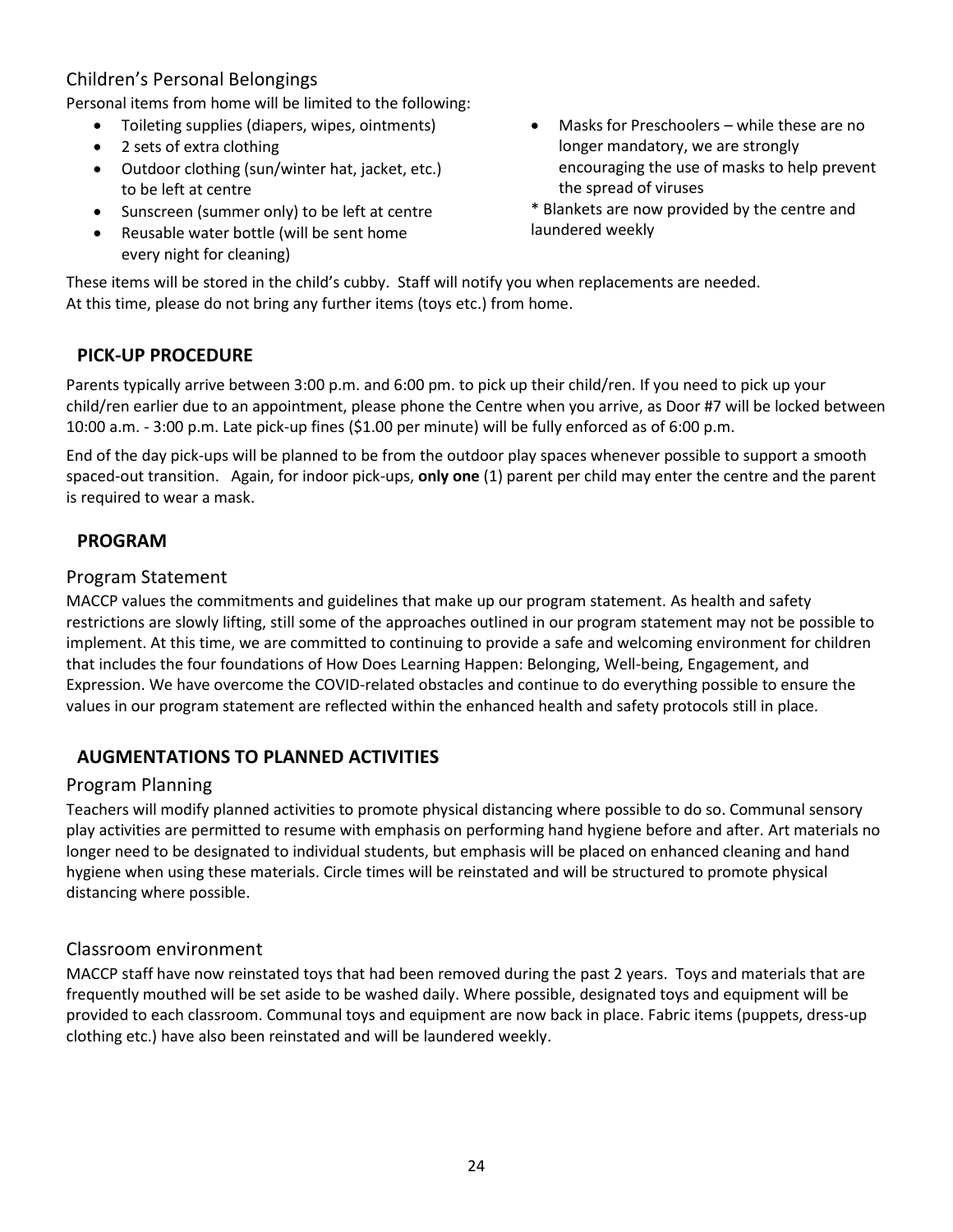# <span id="page-25-0"></span>Outdoor Play

Outdoor play time will continue to be increased to support our efforts to support children's immune systems. It is important that children be dressed for various types of weather to ensure they can actively participate in the outdoor program. Please ensure that adequate and suitable clothing and footwear is provided.

## <span id="page-25-1"></span>Food Safety Practice and Service

Meals will be served family-style and proper food handling procedures will be followed. Children will not be permitted to self-serve food at this time.

There should not be any food provided by the family/outside of the regular meal provision of the program. Birthday items usually provided by parents (treats, loot bags etc.) are currently prohibited during the pandemic.

Parents will be provided with a copy of the menu. Occasionally, due to supply issues or cook's absence, it is necessary to change the menu on any given day. Any changes will be marked on the posted menus on each classroom's bulletin board. Your child's daily chart will also indicate what food items were eaten on any specific day. The Centre will continue to reinforce routine food safety and sanitation practices during the pandemic by:

- Planning for alternative catering services if food preparation is interrupted.
- Using disposable cutlery, cups, and plates if staffing levels are low.

## <span id="page-25-2"></span>Rest Time

Children's cots will be arranged further apart where possible. Cot sheets and blankets will be laundered weekly by the staff. Staff will disinfect the cots weekly. Children's blankets are now provided by the Centre and remain at the Centre.

#### <span id="page-25-3"></span>Washroom Routine / Toilet Training

Facilitating toilet training is a bit more difficult during COVID. Children who are in the process of toilet training prior to re-entry into the daycare should speak with the Director/designate to discuss their child's toilet training progress. As there is no washroom inside the Preschool classroom, Preschoolers should be toilet trained (or close to trained) to be in the Preschool program.

# <span id="page-25-4"></span>**FEEDBACK REGARDING YOUR CHILD'S PROGRESS**

# **Infants and Toddlers:**

Now that parents are able to come inside, your child's daily report will be completed and available for you to read each day at pick up time. You will find the clipboard on top of your child's cubbie basket in the hallway. Information on a.m. and p.m. snacks, lunch, diaper changes and observations of your child's day at school (as applicable) will be recorded by the teachers daily.

Photos of their activities and weekly documentation of his/her development and emerging skills, will be recorded in your child's Portfolio which you will find on the clipboard on top of your child's cubbie basket.

In turn we ask YOU as the parents of our Infants and Toddlers to **complete the "Parent Report" side when dropping your child off each morning** to ensure clear communication and to allow the staff to be informed about your child's morning.

# **Preschoolers:**

The Preschool teachers will continue to provide you with a **verbal daily update** at pick up time on your child's sleep time and servings of food eaten at snacks and lunch. Staff will continue to weekly document your child's development and emerging skills in their portfolio to show your child's progress. The portfolios are hanging in a file folder just inside the classroom door on the right-hand side and you are welcome to look through your child's portfolio during pick up/drop off times.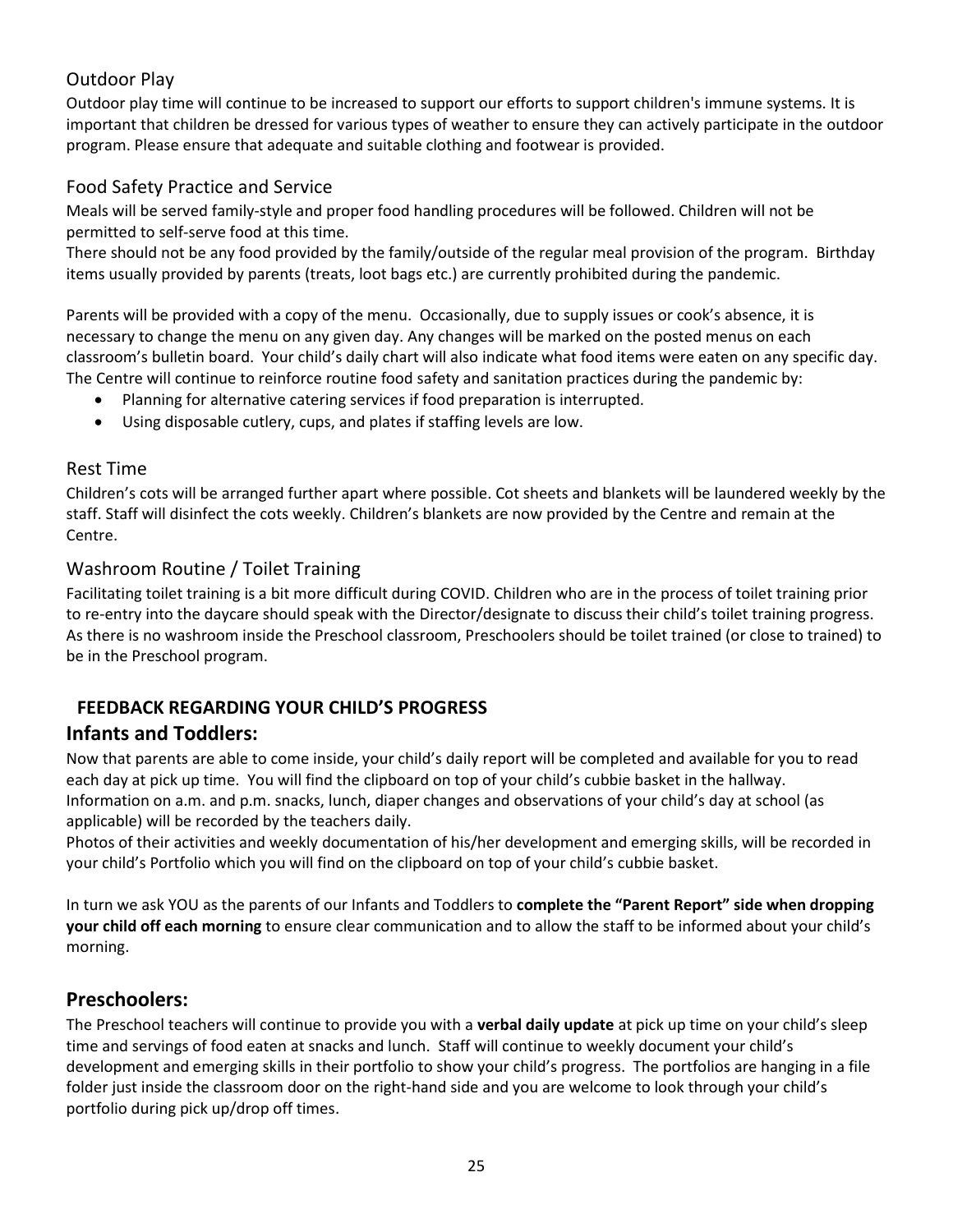Parents are able to send a message to their child's classroom teachers via email. Please copy Lynn on the email if it is something that is time sensitive (as staff are often not on the computers until mid or end of the day).

<span id="page-26-0"></span>Classroom emails: [infantroom@mcnicollchildcare.com](mailto:infantroom@mcnicollchildcare.com) [toddlerroom@mcnicollchildcare.com](mailto:toddlerroom@mcnicollchildcare.com) [preschoolroom@mcnicollchildcare.com](mailto:preschoolroom@mcnicollchildcare.com) [lynnlewis@mcnicollchildcare.com](mailto:lynnlewis@mcnicollchildcare.com) an[d office@mcnicollchildcare.com](mailto:office@mcnicollchildcare.com) (Office)

## <span id="page-26-1"></span>**Provision of Special Needs Resource (SNR) Services**

The Centre recognizes that children with special needs and their families continue to require additional support and services in our childcare setting. The provision of in-person special needs services at the Centre will continue where appropriate, and on-site visits are once again permitted. We will work with our resource consultant to explore alternative modes of service delivery where in-person delivery is not necessary.

All SNR staff will complete their own self-screen prior to entering the childcare setting as per the protocol outlined in our Screening policy and procedure and must follow the same health and safety measures of our staff, including wearing a medical mask, practicing proper hand hygiene, and maintaining physical distance where possible.

# <span id="page-26-2"></span>**MACCP's Immunization Disclosure Policy**

**Effective March 14, 2022 the Ministry of Education revoked the need for centres to have a COVID Immunization Policy.** As such, centres are no longer required to report vaccination status to the Ministry of Education. Until the Board of Directors amends or updates this policy, it remains in place at this time.

## **Purpose & Background**

The purpose of this policy is to outline organizational expectations with regards to COVID-19 immunization policy.

McNicoll Avenue Childcare Program (MACCP) recognizes the importance of immunization of individuals regularly interacting and providing services to children due to the nature of their work and potential for exposure in the community. This policy aims to protect the childcare program's population including children, staff, volunteers, students on educational placements and any person providing childcare or other services to a child in care.

COVID-19 is an acute respiratory illness caused by the severe acute respiratory syndrome coronavirus 2 (SARS-CoV-2). It may be characterized by fever, cough, shortness of breath, and several other symptoms. Asymptomatic infection is also possible. The risk of severe disease increases with age but is not limited to the elderly and is elevated in those with underlying medical conditions.

## **Application of the Policy**

The policy will apply to all employees of MACCP and any volunteers which include:

- Students on an educational placement,
- Any licensee who regularly interacts with children or staff, and
- Any person who provides childcare or other services to a child who receives childcare (e.g., special needs resourcing consultant).

## **Policy**

**March 14, 2022 Revoked**: *The Chief Medical Officer of Health has directed all licensed childcare programs to develop, implement and ensure compliance with a COVID-19 immunization policy.*

All individuals covered by this policy must provide **one** of the following: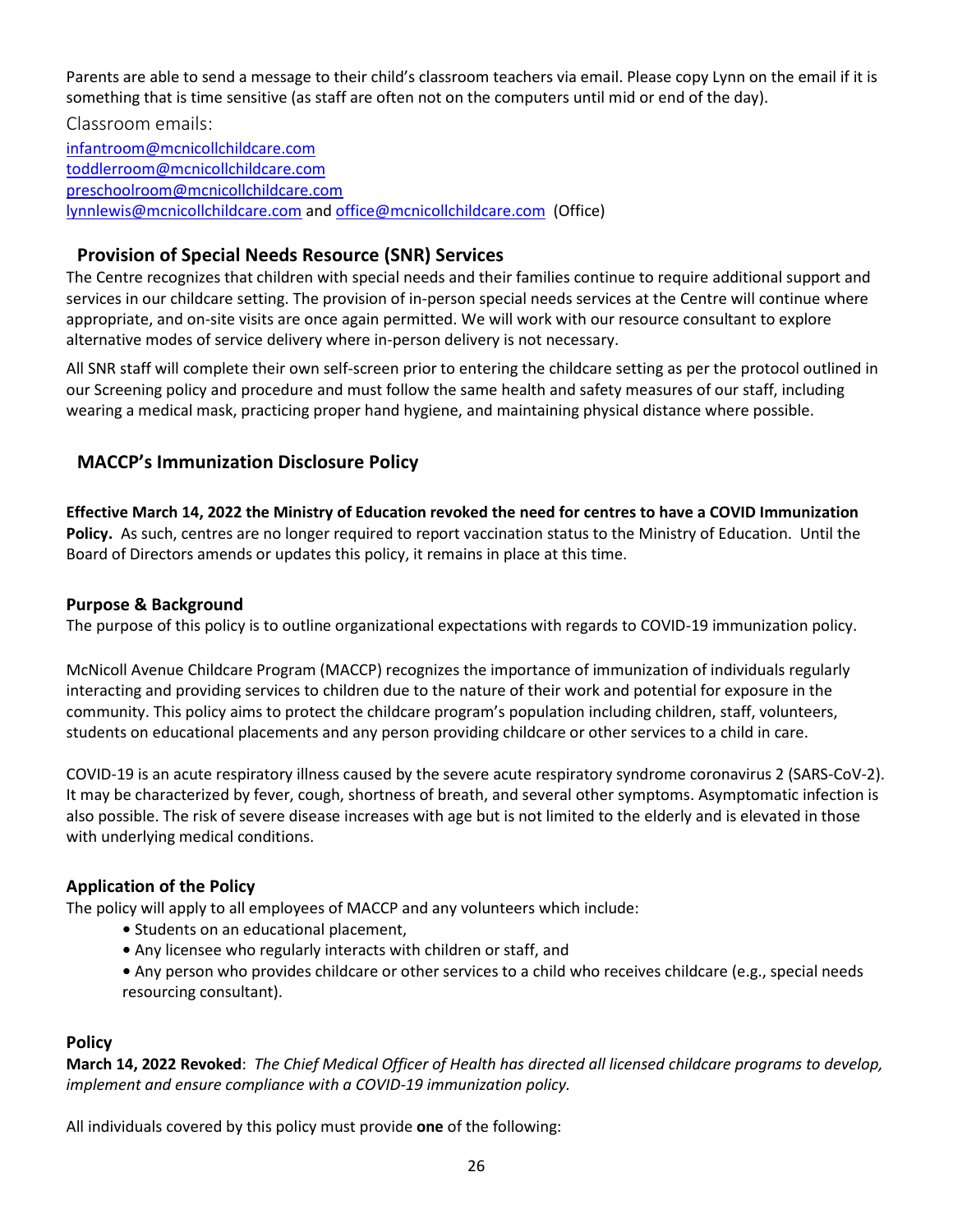**1.** Proof of all required doses of a COVID-19 vaccine approved by the World Health Organization to the Executive Director by October 31, 2021.

#### **OR**

- **2.** Written proof of a medical reason, provided by either a physician or nurse practitioner that sets out: **a.** that the person cannot be vaccinated against COVID-19; and
	- **b.** the effective time period for the medical reason (i.e., permanent, or time-limited).

#### **AND**

**3.** Proof that the individual has completed Toronto Public Health's (TPH's) educational session (certificate is provided at the end) approved by MACCP (see the following Educational Session for the link).

As a condition of new employment, student placement, or volunteer activities, proof of full vaccination or medical exemption must be submitted to the Director seven (7) calendar days prior to start date.

This policy remains in effect until further notice or until it is superseded by government legislation or other public health orders.

Those who are not in compliance with the policy requirements will be subject to progressive discipline, which may include unpaid leaves of absence or termination of employment.

#### **Proof of Vaccination**

The following documentation will suffice as proof of vaccination:

- A copy of the receipt of vaccination for each dose received. Receipts for first and second doses received in Ontario are available from the provincial portal. Individuals who did not receive a vaccine in Ontario should contact their local public health unit for assistance with obtaining proof.
- **March 14, 2022 Revoked**: *Contractors are required to sign an attestation only and will not be required to upload receipts of vaccination. Documentation may be redacted to exclude any unnecessary and sensitive information.*

#### **Medical Exemption from Vaccination Requirement**

The Ministry of Health advises there are very few medical exemptions to COVID-19 vaccination. Individuals requesting a medical exemption will be required to provide substantive evidence from a family physician, specialist physician, or nurse practitioner clearly specifying the reason why the individual should be exempted from being vaccinated and the applicable time period. MACCP reserves the right to have an independent third party adjudicate claims for medical exemption. Employees will be reimbursed for the cost of medical notes upon confirmation that the medical exemption has been approved.

#### **Continued Compliance with all Health and Safety Precautions**

This policy does not replace any COVID-19 protocols currently in place. Unless a legislated or regulatory exemption applies, all personnel are expected and required to continue to comply with applicable health and safety measures to reduce the hazard of COVID-19, including but not limited to compliance with established screening protocols, wearing required PPE, maintaining appropriate physical distancing and self-monitoring of potential COVID-19 symptoms when at work or otherwise engaged in MACCP business.

MACCP will continue to closely monitor its COVID-19 risk mitigation strategy in conjunction with the evolving public health information, to ensure that it continues to protect the health and safety of all individuals in the workplace.

#### **Rapid Antigen Testing**

**March 14, 2022 Revoked**: *All individuals who have not provided proof of all required doses of a COVID-19 vaccine and are less than 14 days after their last dose, including those who have a medical exemption, are required to complete Rapid Antigen Testing twice per week. Proof of a negative test must be submitted to the Executive Director in person or at [lynnlewis@mcnicollchildcare.com.](mailto:lynnlewis@mcnicollchildcare.com)*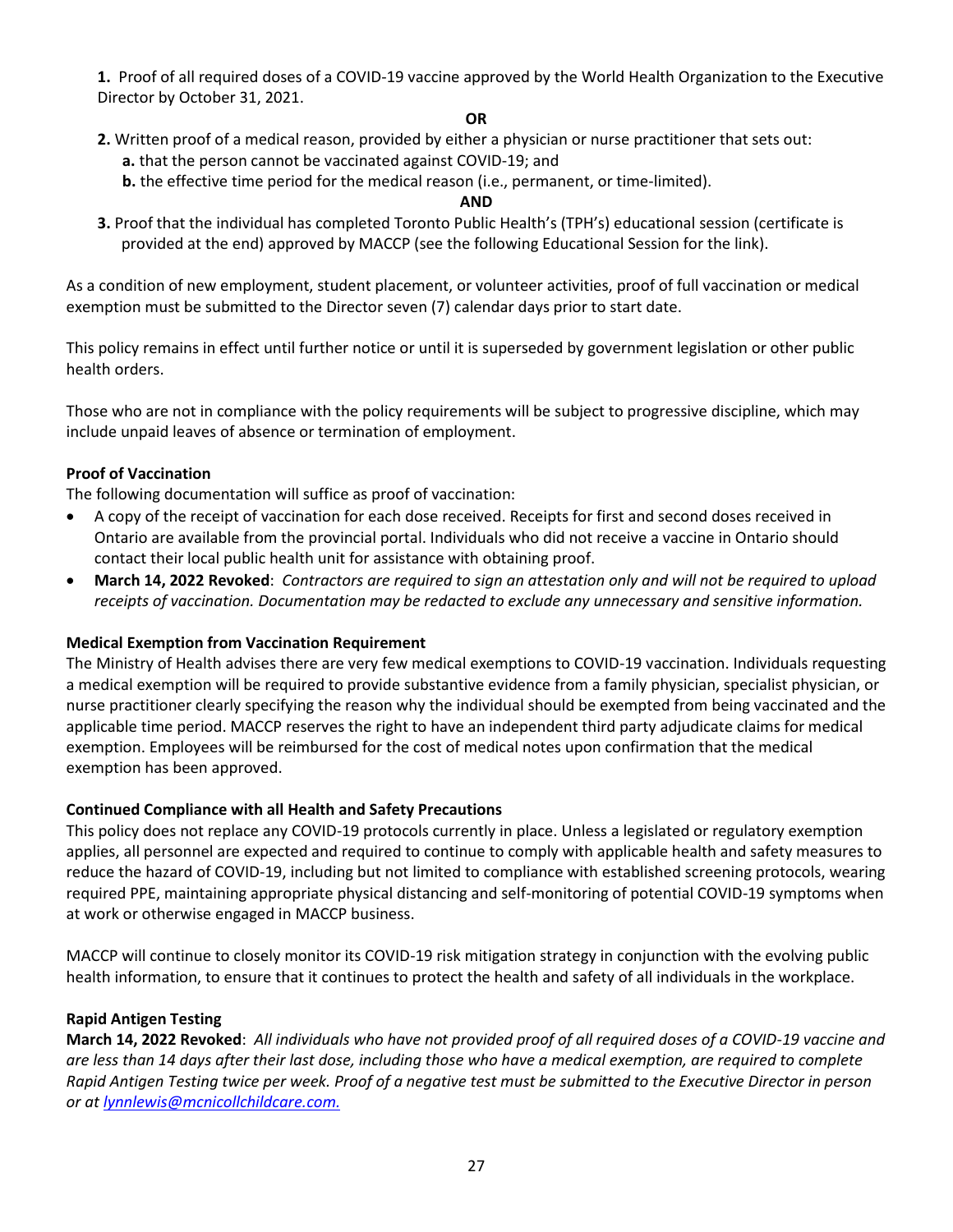- *Testing is to take place at an individual's residence prior to attending work.*
- *Testing should be implemented consistently on a weekly basis with at least 3 days between tests and conducted Sunday to Friday.*
- *Testing should not take place more than 48 hours before attending work.*

This handout explains how an individual can self-administer a COVID-19 rapid test kit: <https://www.ontariohealth.ca/sites/ontariohealth/files/2021-08/PASP-COVID19-Self-Testing%20Instrucitons.docx>

#### **Positive Rapid Antigen Test Results:**

A positive result on a rapid antigen test is considered a preliminary (presumptive) positive.

Any individual that receives a positive result on a COVID-19 rapid antigen test, is required to isolate as per current TPH guidelines.

If an individual has had a laboratory-confirmed (PCR) COVID-19 infection, they should not participate in antigen testing for 90 days following the date of their positive COVID-19 test result. These individuals should immediately resume COVID-19 rapid antigen testing after the 90th day from the date of their positive COVID-19 PCR result.

Individuals that are covered by this policy, but are not directly employed by MACCP, must provide their attestations or negative test results directly to the Executive Director/designate, but are not required to duplicate testing if their own employer also has a rapid antigen testing policy.

Alternatively, third-party employers/agencies could also provide the attestation of the employee or negative test results to the Director/designate.

#### **Educational session**

All individuals who have not provided proof of all required doses of a COVID-19 vaccine including those who have an approved non-medical exemption are required to provide signed confirmation that they have watched the video on COVID-19 vaccine information for educators provided by the Ministry of Education at this link: [MOE Vaccine](https://www.youtube.com/watch?v=lylv8yFnjcM)  [Information Session](https://www.youtube.com/watch?v=lylv8yFnjcM)

These education sessions have been approved by MACCP and addresses all of the following learning components:

- how COVID-19 vaccines work.
- vaccine safety related to the development of the COVID-19 vaccines.
- benefits of vaccination against COVID-19.
- risks of not being vaccinated against COVID-19; and
- possible side effects of COVID-19 vaccination.

#### **Vaccination Status of Clients and Family Members**

At this time, MACCP will not require clients or their family members to provide proof of vaccination; however, all TPH pandemic safety protocols that have been established will be maintained at the discretion of MACCP.

#### **Reporting – As of March 14, 2022 monthly reporting to the Ministry of Health and Ministry of Education has been revoked.**

#### **Privacy**

Information regarding vaccination status or exemptions will be stored in the office in each person's personnel file with access restricted to the Executive Director on a need-to-know basis.